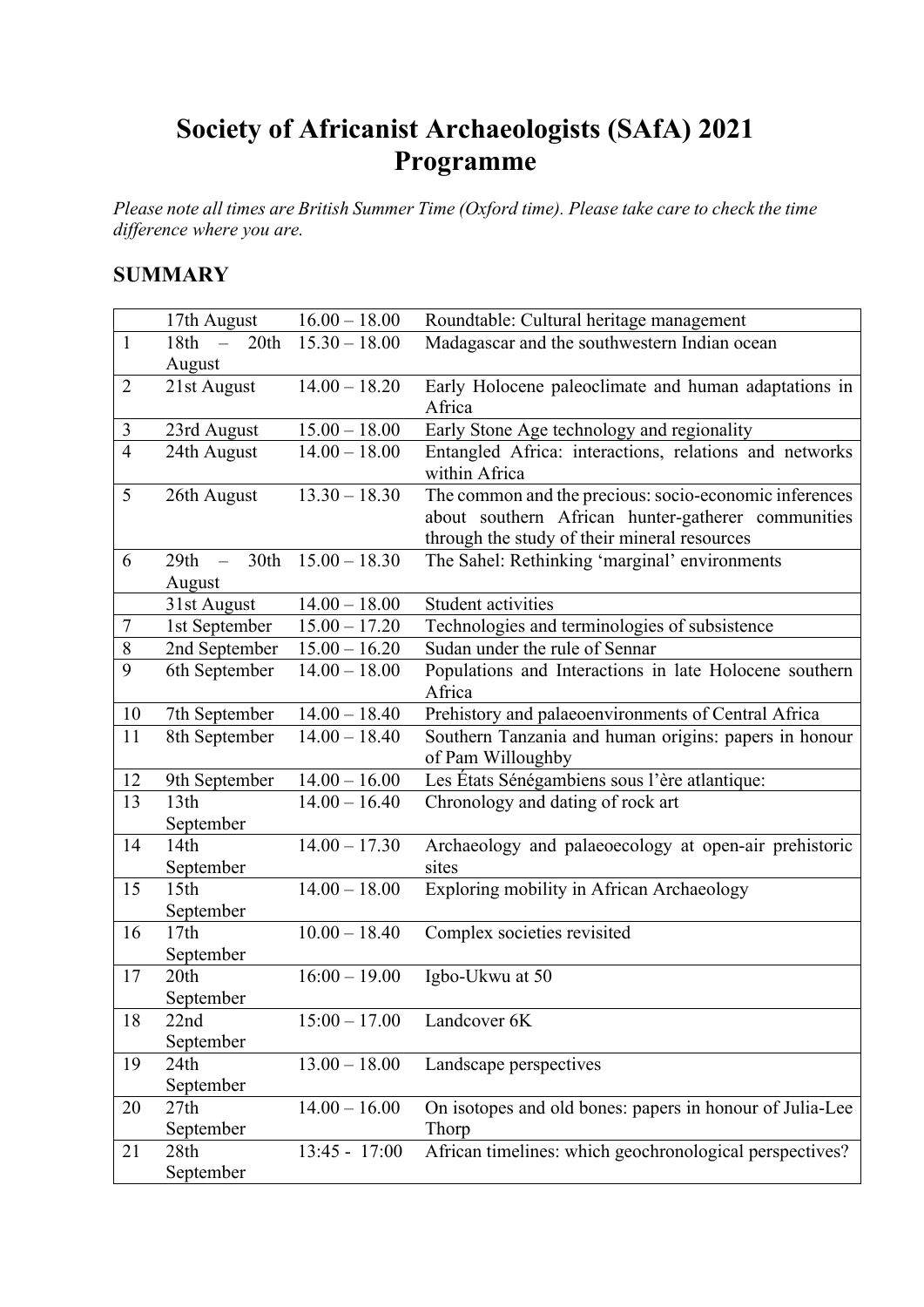# **PLENARY SESSIONS**

# **Saturday 14th August**

## **14.45: OPENING REMARKS**

## **15.00 – 16.30: AFRICANISING AFRICAN ARCHAEOLOGY**

Panel discussion chaired by Shadreck Chirikure and featuring Wazi Apoh, Per Ditlef Frederiksen, Albino Jopela, Scott MacEachern and Sada Mire.

## **16.45 – 18.15: AFRICAN ARCHAEOLOGY AS HERITAGE DEVELOPMENT**

Panel discussion co-ordinated by Solange Macamo and Chantal Radimilahy and featuring David Gadsby, Kodzo Gavua, Gilbert Pwiti, Tore Saetersdal and Alinah Segobye.

## **18:30 – 20.00: ARCHAEOLOGY AS LONG-TERM ANTHROPOLOGY**

Panel discussion co-ordinated by Ann Stahl and Ibrahima Thiaw and featuring Noémie Arazi, Shadreck Chirikure, Kathryn de Luna, Kevin MacDonald and Morongwa Mosothwane.

## **Sunday 15th August**

## **15.00 – 16.30: ARCHAEOLOGY, CLIMATE CHANGE AND SOCIETAL RESILIENCE**

Panel discussion co-ordinated by Kristina Douglass and Emuobosa Orijemie and featuring Matt Davies, Chap Kusimba, Innocent Pikirayi, and Patrick Roberts.

## **16.45: BUSINESS MEETING**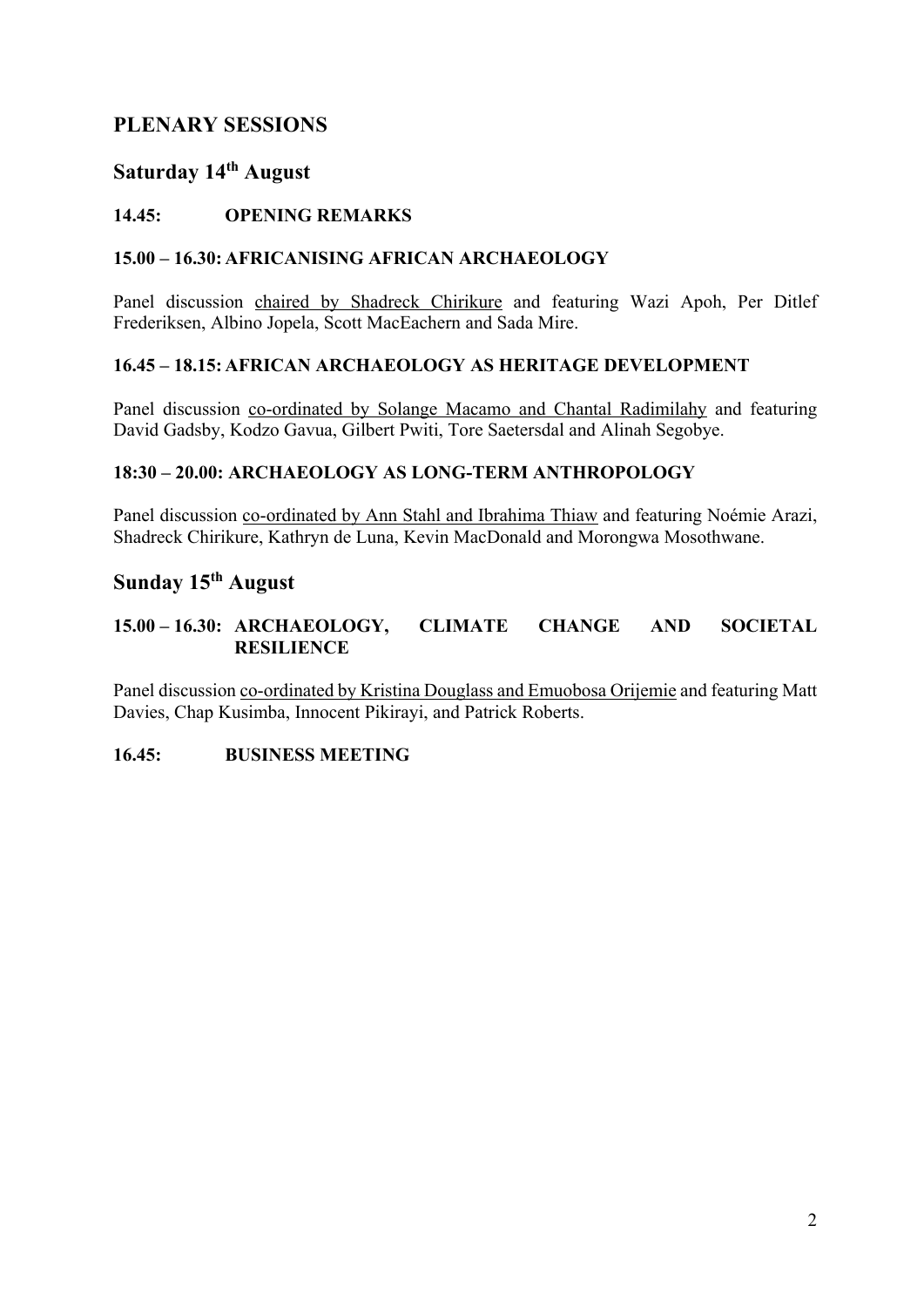# **ROUNDTABLE DISCUSSION**

# **Tuesday 17th August**

## **16.00 – 18:00: Roundtable discussion – Cultural Heritage Management: the question of private collections and how to deal with them**

16:00: Introductory statement (Friederike Jesse and Tilman Lenssen-Erz), followed by 2-3 other statements

16.30: Open discussion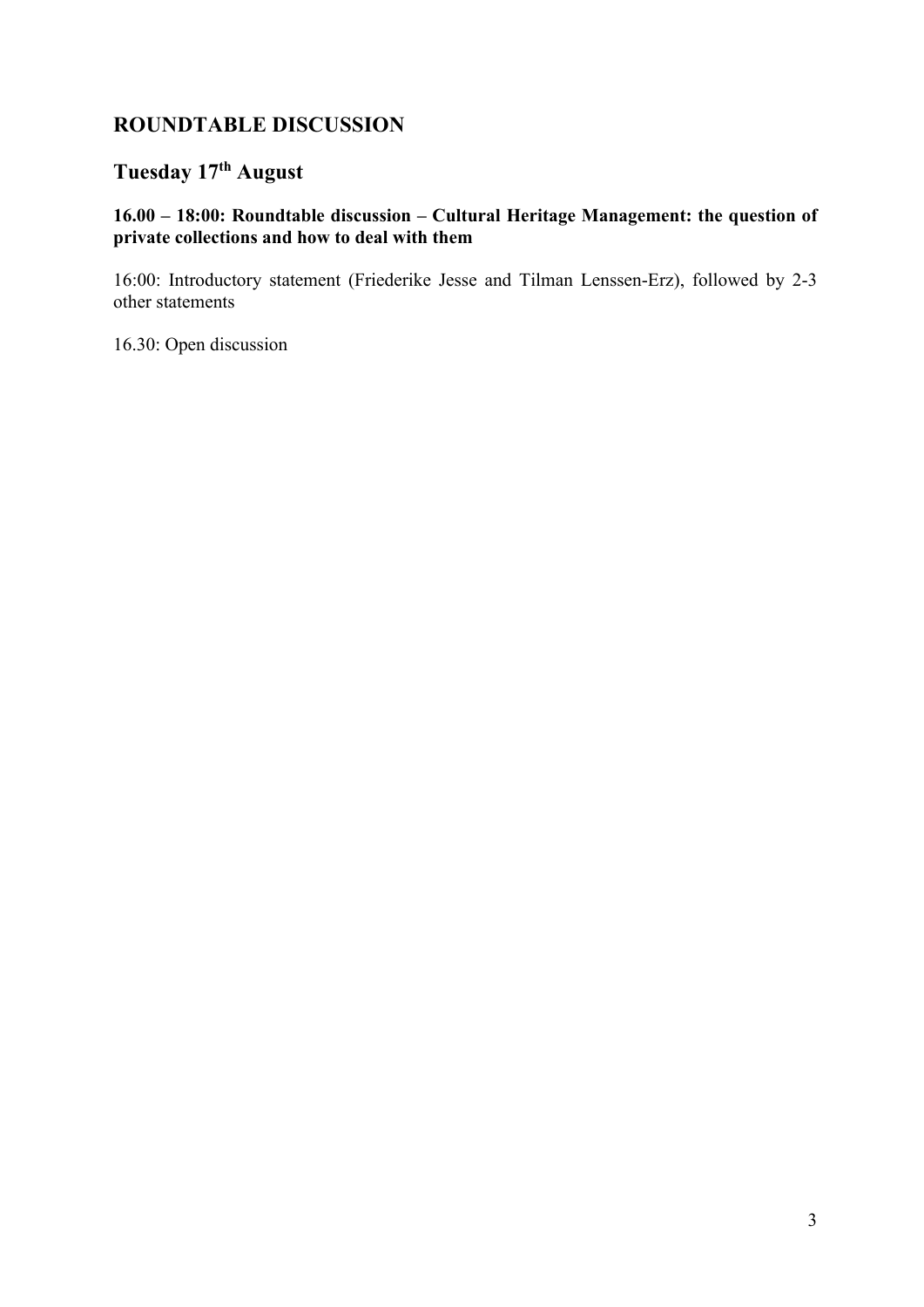# **RESEARCH SESSIONS**

## **Wednesday 18th August**

## **15.30 – 18.00: MADAGASCAR AND THE SOUTHWESTERN INDIAN OCEAN** (Zoe CROSSLAND and Chantal RADIMALAHY)

15.30: Introduction (Zoë Crossland and Chantal Radimilahy)

15.40: Reconstructing the Holocene savannas of Madagascar: implications for long-term disturbance dynamics and modern human land use (Leanne Phelps, Caroline Lehmann and Steve Goodman)

16.00: The past spread of pastoralism and extinction of Madagascar's endemic megafauna (Sean Hixon, Kristina Douglass, Lucien Rakotozafy, Brooke Crowley and Douglas Kennett)

16.20: Early foragers in Madagascar (Henry Wright)

16.40: Remote sensing and spatial analysis reveal coastal settlement strategies in southwest Madagascar (Dylan Davis, Vannillah Andriankaja, Tahirisoa Lorine Carina, Zafy Maharesy Chrisostome, Christophe Colombe, Felicia Fenomanana, Laurence Hubertine, Ricky Justome, François Lahiniriko, Harson Léonce, George Manahira, Briand Venance Pierre, Eazafimagnefa Roi, Patricia Soafiavy, Faralahy Victorian, Vavisoa Voahirana, Barthélémy Manjakahery and Kristina Douglass)

17.00: Decision-making in the face of climate variability and intergroup conflicts, sixteenth to nineteenth centuries, southwest Madagascar (Tanambelo Rasolondrainy)

17.20: Adorning localities: an investigation of shell beads in Holocene southwest Madagascar (Dani Buffa)

17.40: Discussion

# **Thursday 19th August**

## **15.30 – 18.00: MADAGASCAR AND THE SOUTHWESTERN INDIAN OCEAN** (Zoe CROSSLAND and Chantal RADIMALAHY)

15.30: Recent fieldwork in northeastern Madagascar: new evidence for settlement pattern and resource exploitation (Vincent Serneels, Mélissa Morel, Christoph Nitsche, Chantal Radimilahy, Jean-Aiméchan Rakotoarisoa, Bako Rasoarifetra, Guido Schreurs and Sylvain Velomora)

15.50: Excavating a medieval softstone quarry in northeast Madagascar: results from Bobalila (Christoph Nitsche, Chantal Radimilahy and Vincent Serneels)

16.10: The Rasikajy iron metallurgy chaine opératoire in northeastern Madagascar through the example of the Amboronala site (Mélissa Morel, Vincent Serneels and Chantal Radimilahy<sup>)</sup>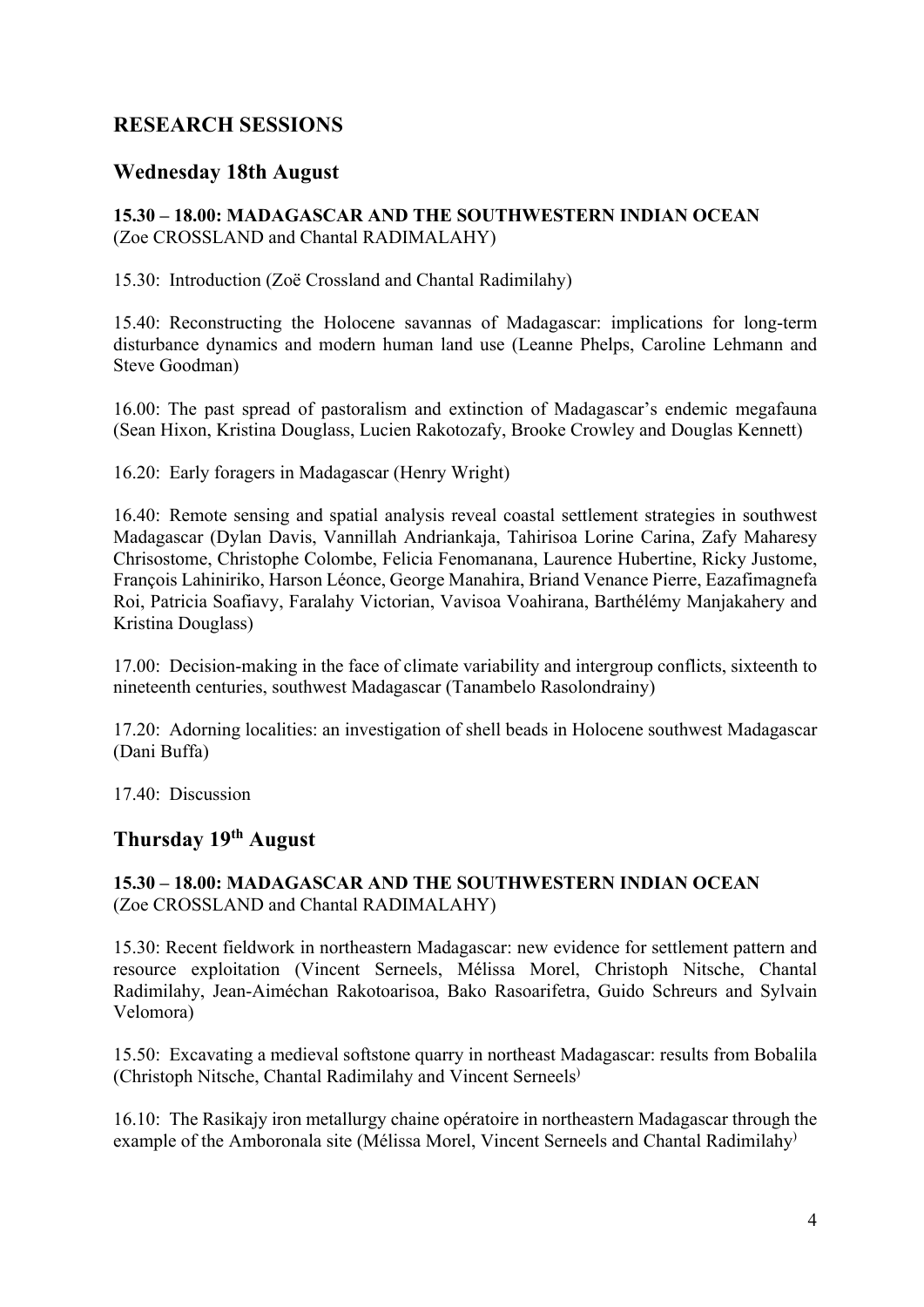16.40: Archaeological investigations into Islamisation in northern Madagascar: interpretation of finds from Kingany Site II (Nathan Anderson)

17.00: Les céramiques de la côte Est de Madagascar (neuvième-dix-neuvième siècles) (Nelas Sabe, Judith Raharinoro, Bako Rasoarifetra, Chantal Radimilahy and Vincent Serneels)

17.20: The decorative patterns of archaeological ceramics (Chantal Radimilahy)

17.40: Discussion

# **Friday 20th August**

**15.30 – 18.00: MADAGASCAR AND THE SOUTHWESTERN INDIAN OCEAN** (Zoe CROSSLAND and Chantal RADIMALAHY)

15.30: Development and environment: a difficult choice. The case of the preservation of archaeological sites in the framework of mining projects in Madagascar (Jean Aimé Rakotoarisoa)

15.50: Archéologie préventive et paysages sacrés (Moramanga Madagascar) (Bako Rasoarifetra)

16.10: The Sacred Rice Project: archaeology of rice cultivation in Highland Madagascar (Zoë Crossland)

16.30: Recovering rice: field methods at Ambohidahy, Madagascar (Alexandria Mitchem, Sarah Walshaw, Zoë Crossland and Chantal Radimilahy)

16.50: A morphometric analysis of fifteenth-century, carbonised rice from highland Madagascar (Jennifer Todaro, Alexandria Mitchem, Madison Aubey, Huiru Lian, Zoë Crossland and Sarah Walshaw)

17.10: The body of the cow: navigating highland food practices through animal bones in highland Madagascar (Evin Grody and Zoë Crossland)

17.30: Discussion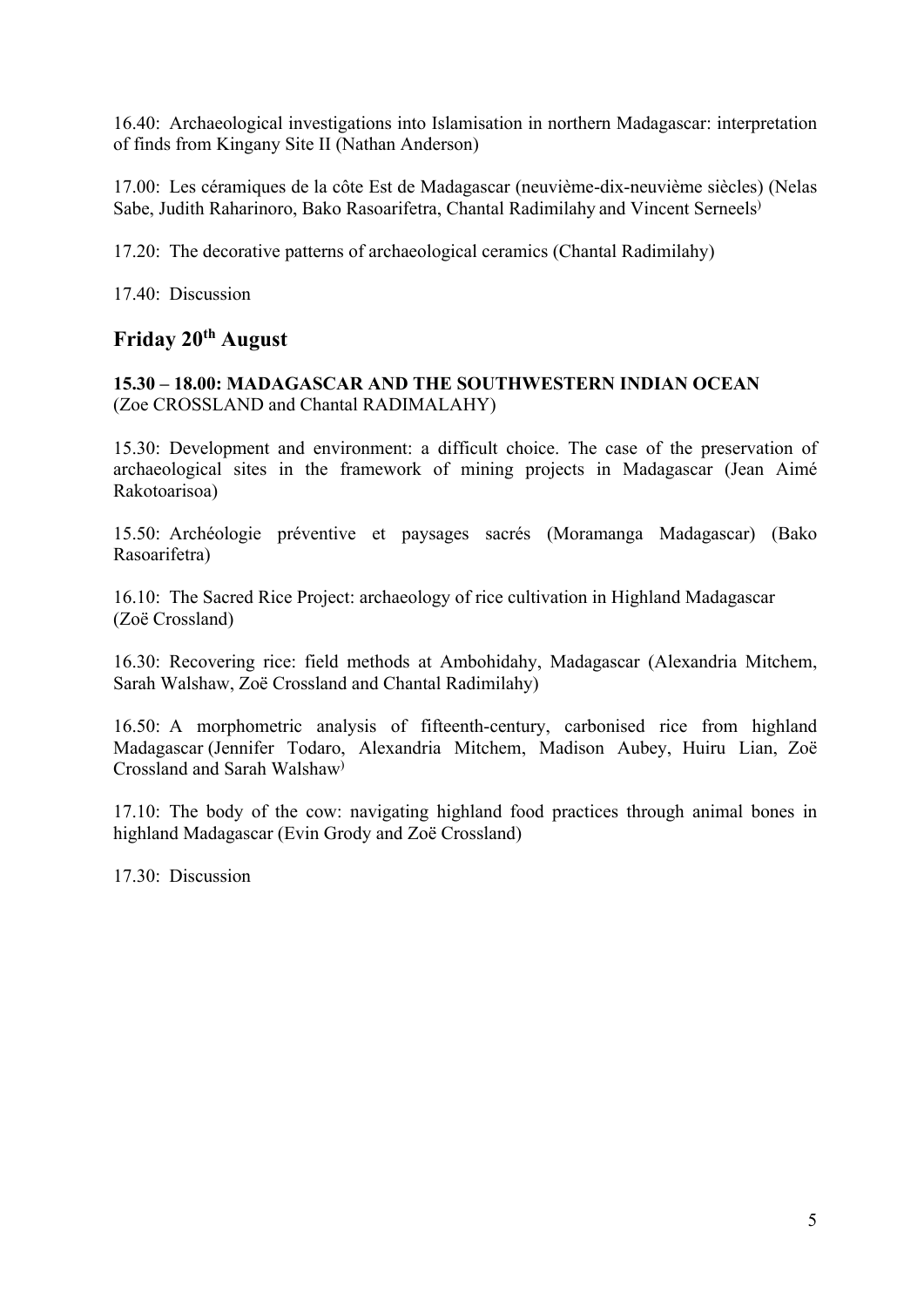## **Saturday 21st August**

### **14.00 – 18.20: EARLY HOLOCENE PALAEOCLIMATE AND HUMAN ADAPTATIONS IN AFRICA: THE CURRENT STATE OF RESEARCH** (Amanuel BEYIN)

14.00: Early Holocene human adaptations and pottery production in Jebel Sabaloka (Sixth Nile Cataract, central Sudan) (Elena Garcea, Giulia d'Ercole, Ladislav Varadzin and Lenka Varadzinová)

14.20: Early Holocene human occupation in the Sabaloka Mountains (Sixth Nile Cataract, central Sudan) (Lenka Varadzinová, Ladislav Varadzin and Stan Ambrose)

14.40: Early and mid-Holocene human adaptations in the Nile Valley of central Sudan: a report from Sabaloka East (Ahmed Nassr, Zeljko Rezek, Klervia Jaouen, Robert Power and Helen Fewlass)

15.00: Human adaptation in the Lake Abhe Basin (Ethiopian Afar) during the Early to Middle Holocene African Humid Period (Lamya Khalidi, Carlo Mologni, Clément Ménard, Lucie Coudert, Goruguen Davtian, Joséphine Lesur, Laurent Bruxelles, Lorène Chesnaux, Emily Hainsworth, Cécile Doubre, Marie Revel, Mathieu Schuster and Antoine Zazzo)

#### 15.20: BREAK

15.40: Shifts in subsistence strategies and material culture at the onset of the Holocene in the Ziway-Shale Basin, Main Ethiopian Rift (Clément Ménard, Lucie Coudert, Stéphanie Roussel, Joséphine Lesur, Lorène Chesnaux, Antony Borel, Laurent Bruxelles, Gourguen Davtian, Behailu Habte, Lamya Khalidi, Romain Mensan, Antoine Zazzo, Asamerew Dessie and François Bon)

16.00: The big gap: Sodicho Rockshelter and the Early Holocene palaeoenvironment and settlement history of the southwestern Ethiopian highlands (Ralf Vogelsang, Elena Hansel and Tom Noack)

16.20: Human settlement successions and lithic technology in the Kalokol area (Lake Turkana, Kenya) during the African Humid Period (Amanuel Beyin)

16.40: The role of non-pollen palynomorphs in palaeoecological research (Victoria Olajide)

#### 17.00: BREAK

17.20: Reconstructing Early Holocene environments in northern Malawi with herbivore tooth stable isotopes (Alex Bertacchi, Stan Ambrose, Jessica Thompson and Elizabeth Gomani-Chindebvu

17.40: Exploring the Later Stone Age at a micro-scale: new high-resolution excavations at Wonderwerk Cave, South Africa (Sara Rhodes, Michaela Ecker, Paul Goldberg, Liora Horwitz and Michael Chazan)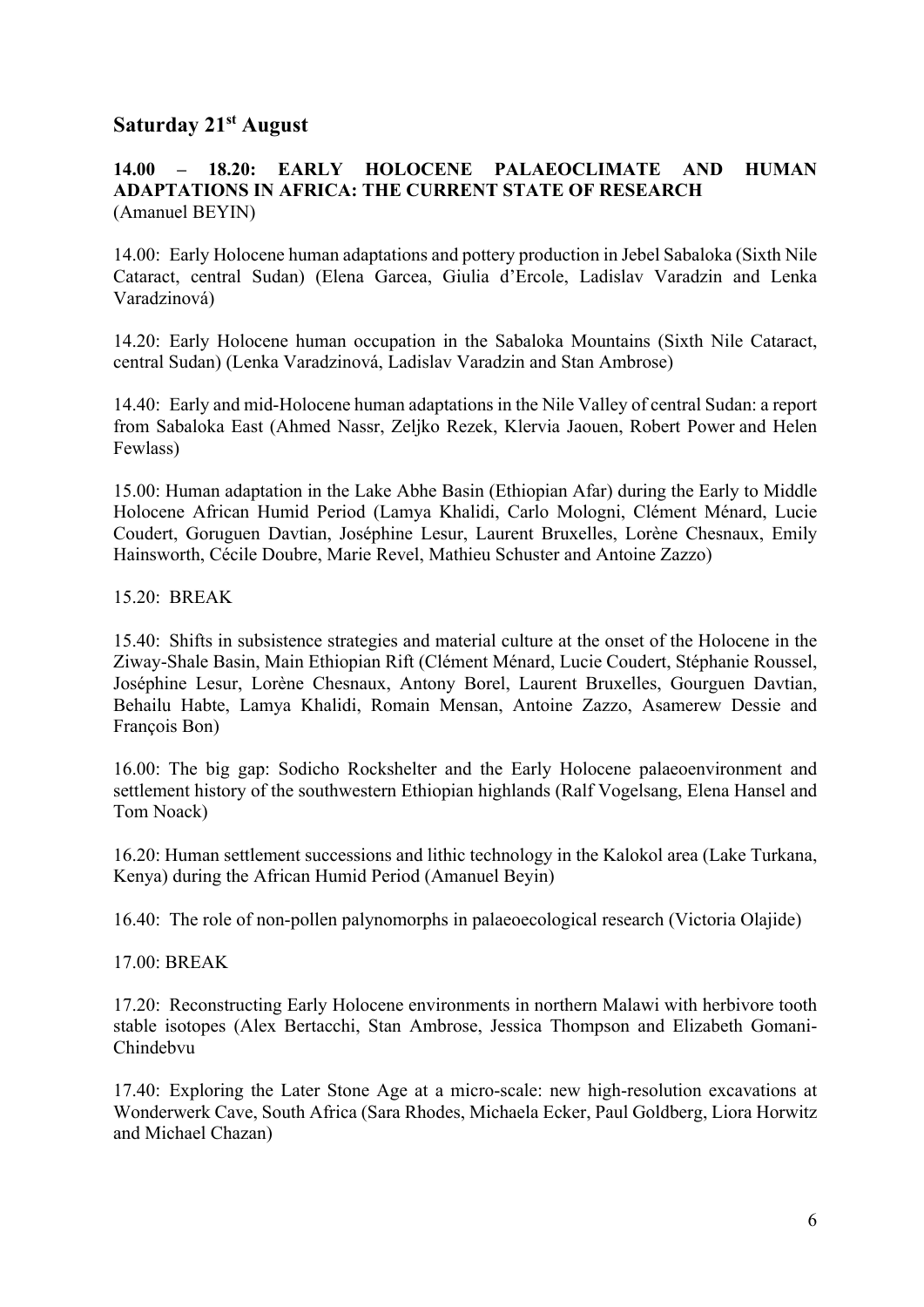18.00: Preliminary look at the late Quaternary palaeoenvironments of southern Mozambique: a multi-proxy study of the Lake Nyalonzelwe sediment cores (Elena Skosey-LaLonde, Maria João Martins, Simon Connor, Mussa Raja, Brandon Zinsious, Ana Jasso, Delminda Moura, Gideon Hartman, Jonathan Haws, Nuno Bicho and Ana Gomes)

# **Monday 23rd August**

## **15.00 – 18.00: EARLY STONE AGE TECHNOLOGY AND REGIONALITY**  (Rosa MOLL and Carmen MARTIN-RAMOS)

15.00: The Oldowan Industry in South Africa: pattern and variation in the Cradle of Humankind (Kathleen Kuman)

15.20: Chert exploitation at Olduvai Gorge Bed II: a reanalysis of the MNK Chert Factory Site (Tomos Proffit)

15.40: Early lithic technology from southern Egypt: three-dimensional representation of the Abu Oda lithic assemblage from the University of Pennsylvania Expedition to Nubia (Hilary Duke and Michael Chazan)

16.00: Early Acheulean technological trends at Sterkfontein Caves, South Africa (Rosa Moll, Kathleen Kuman, Ignacio de la Torre and Dominic Stratford)

16.20: BREAK

16.40: Efforts at contextualisation of the Mbulu Plateau assemblages in northern Tanzania (Penina Emmanuel and Felix Kisena)

17.00: The 'tranchet blow technique', a cultural marker of the Late Acheulean at Melka Kunture, Ethiopia? (Sol Sánchez-Dehasa, Jacques Pelegrin and Margherite Mussi)

17.20: A synthesis of the Sundays River archaeological sequence, Eastern Cape Province, South Africa (Matt Lotter)

17.40: The Later Acheulean of South Africa: a comparative analysis of lithic production strategies between inland versus coastal and near-coastal sites *(*Kelita Shadrach)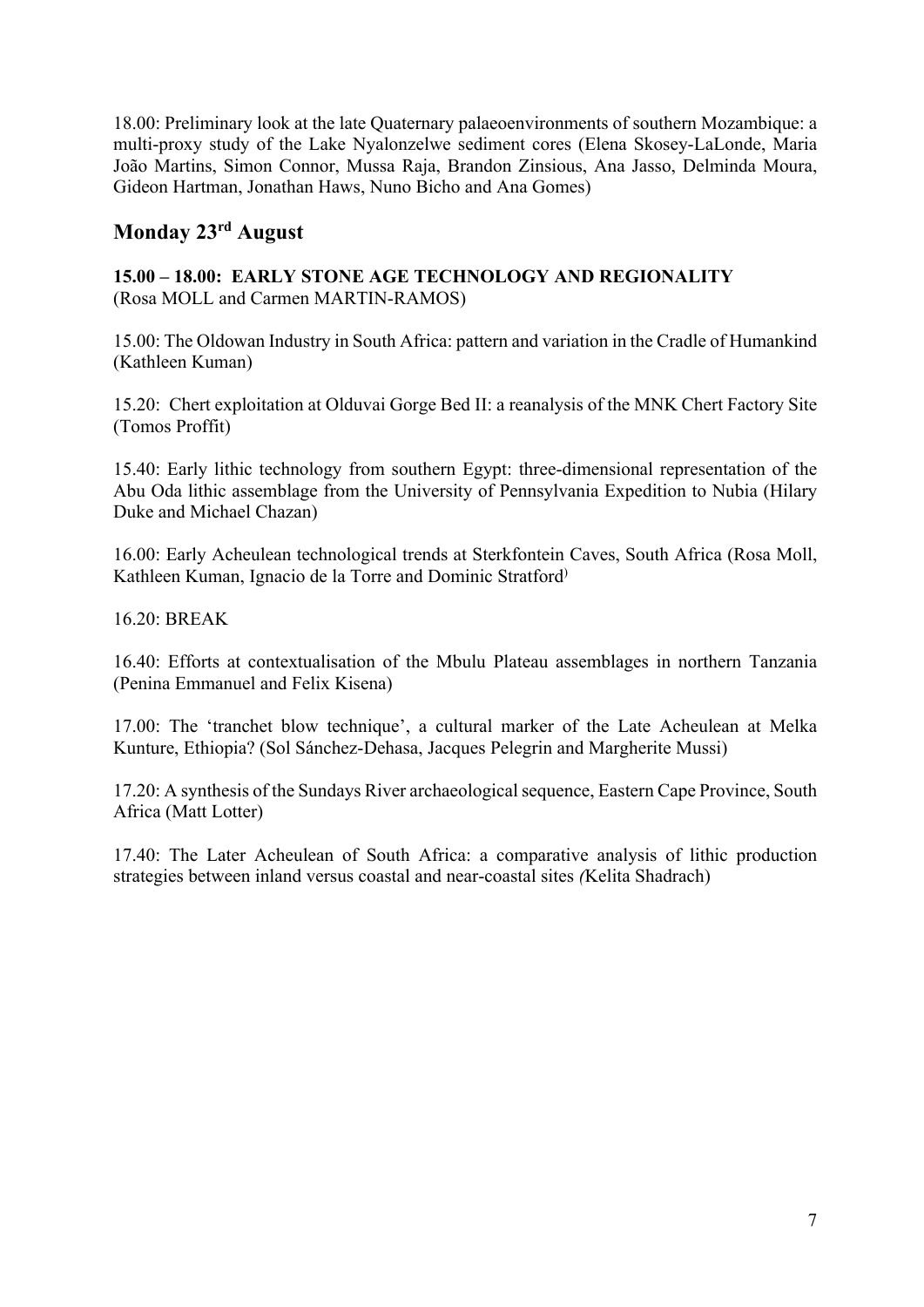# **Tuesday 24th August**

# **14.00 – 18.00: ENTANGLED AFRICA: INTERACTIONS, RELATIONS AND NETWORKS WITHIN AFRICA**

(Alexa HÖHN and Friederike JESSE)

Please note: this session is deliberately not scheduled with precise times to allow for flexibility in presentation length and format

Herders' representations as a marker of Saharan entanglements (Marina Gallinaro)

The testimony of the necked axes: interaction within the Sahara (Friederike Jesse)

#### BREAK

Nok and beyond – exploring relations and interactions within and outside the Nok Culture (Gabriele Franke)

In an upside-down position: functional and comparative approach on ceramic remains in funerary and ritual contexts from Senegambia and West Africa during the first and second millennia AD (Adrien Delvoye and Luc Laporte)

#### BREAK

Early Iron Age cooking pots in inter-regional perspective: the transmission of food and function (Steven Matthews and Ulrike Nowotnick)

Routes of interaction: interregional contacts between the northern Horn of Africa and the Nile region (Iris Gerlach and Kristina Pfeiffer)

Living and travelling in the Bayuda — The Wadi Abu Dom as a transfer and contact zone (Tim Karberg and Angelika Lohwasser)

#### BREAK

A first look at the population of medieval Soba (Sudan): the cemetery on Kom OS (Joanna Ciesielska)

Northern Kordofan, a corridor between the Nile Valley and the Sahel (Jana Eger)

Linking the Horn: archaeology of trade routes in western Somaliland (Manuel Antonio Franco Fernández and Jorge de Torres Rodríguez)

#### BREAK

Local ceramics from the medieval Islamic trade site of Harlaa, eastern Ethiopia: contact, chronology and change (Nicholas Tait)

Swahili mobilities and interaction: a case study from northern Zanzibar (Henriette Rødland)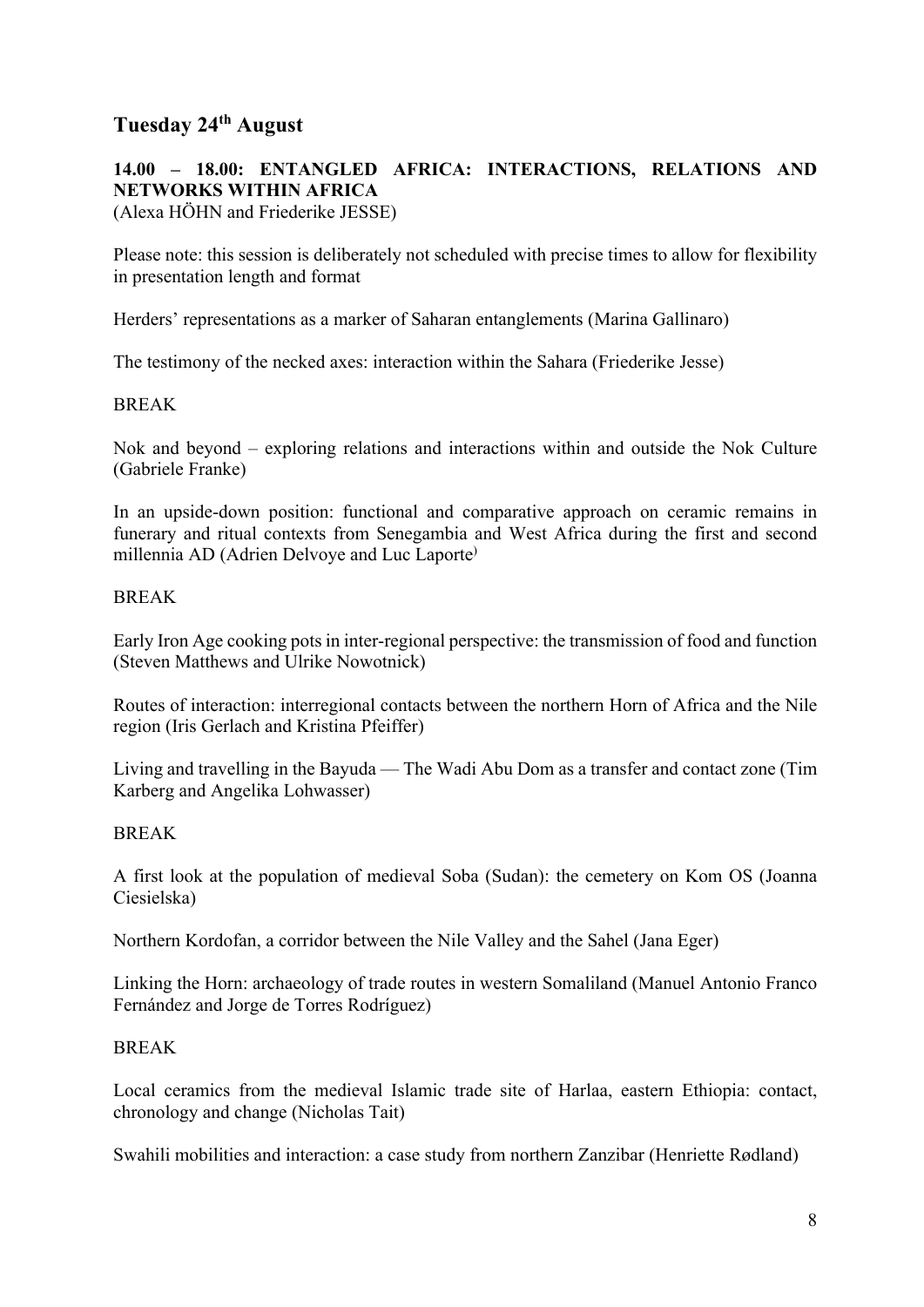Entangled towns — urban networks and public spatial features in coastal East Africa (Monika Baumanova)

The cowrie shell in southern African archaeology: an entangled approach (Abigail Moffett)

## BREAK

The material and immaterial heritage of Swahili-Arab interaction in the Upper Congo Basin (Noemie Arazi, Suzanne Bigohe, Olivier Mulumbwa Luna, Clément Mambu, Igor Matonda and Alexandre Livingstone Smith)

Reconstructing the history of exchange networks in Central Africa: insights from the nineteenth-century copper trade (Nicolas Nikis, Catherine Kneale, Marcos Martinón-Torres and Alexandre Livingstone Smith)

FINAL DISCUSSION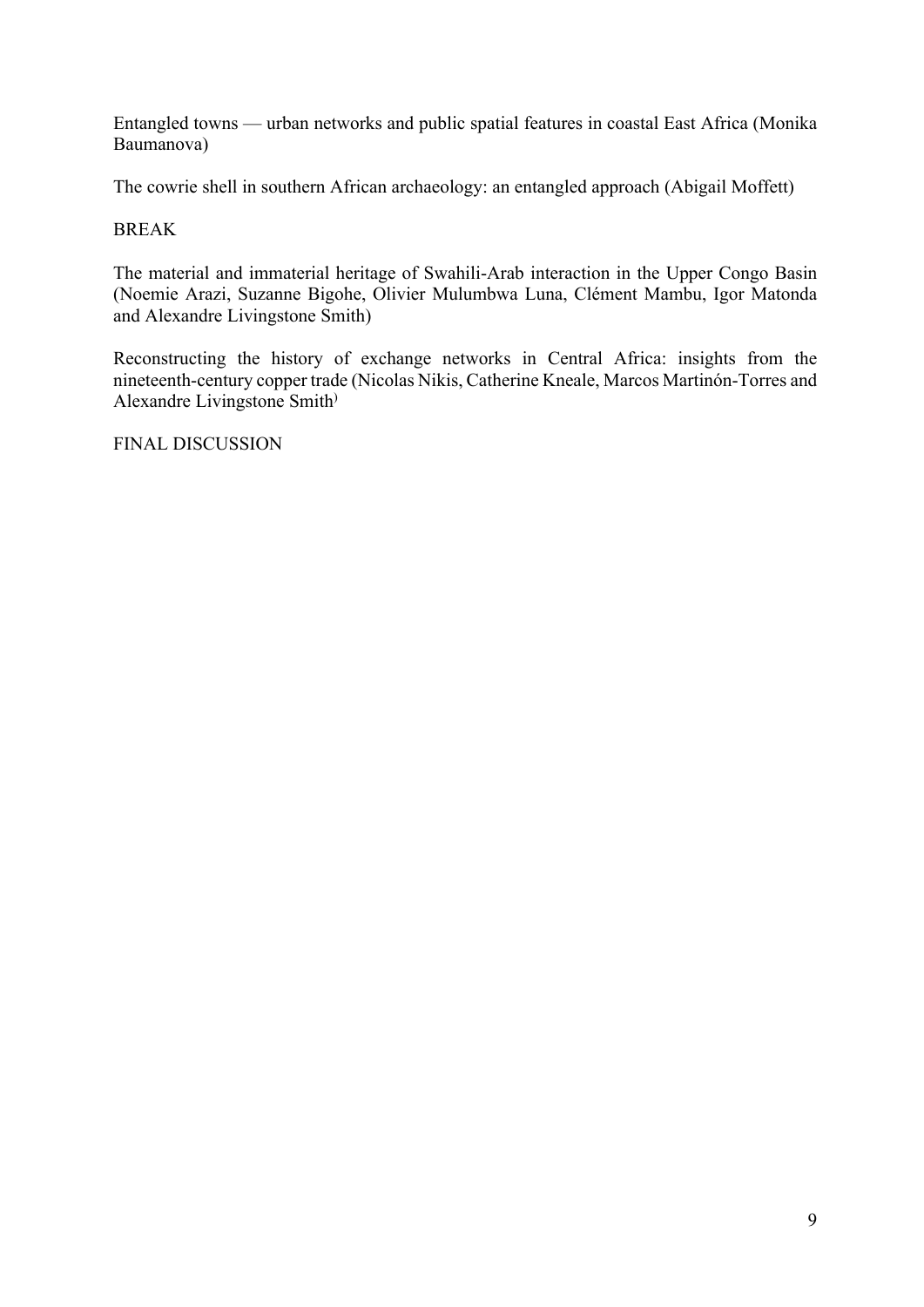## **Thursday 26th August**

## **13.30 – 18.30: THE COMMON AND THE PRECIOUS: SOCIO-ECONOMIC INFERENCES ABOUT SOUTHERN AFRICAN HUNTER-GATHERER COMMUNITIES THROUGH THE STUDY OF THEIR MINERAL RESOURCES**

13.30: Effects of heat treatment on silcrete flake variation: quantitative evaluation of changes in flake formation (Sara Watson, Alex Mackay and Sam Lin)

13.50: A first chemical study of the provenance of silcretes from Diepkloof Rockshelter, South Africa (Patrick Schmidt, Will Archer and Guillaume Porraz)

14.10: A multi-analytical study of archaeological and experimental giant snail shells (Marine Wojcieszak and Lyn Wadley)

14.30: Raw materials and trace formation: adapting reference frameworks to reality in southern Africa (Noora Taipale and Veerle Rots)

14.50: BREAK

15.10: Characterising microscopic ochre fragments at Middle Stone Age sites: implications for evaluating prehistoric ochre use and deposition (Magnus Haaland, Susan Mentzer, Elizabeth Velliky, Christopher Miller, Karen van Niekerk and Christopher Henshilwood)

15.30: Inferring the symbolic value of pigment use from raw material characterisation: some case studies from the Stone Age in southern Africa (Laure Dayet, Guillaume Porraz and Sarah Wurz)

15.50: Archaeological, archaeometric and ethnographic perspectives on ochre behaviours in eSwatini (Elizabeth Velliky, Brandi MacDonald, Jörg Linstädter, Lisa Ehlers and Gregor Bader)

16.10: The Middle Stone Age, the Later Stone Age and crystal quartz at Pomongwe Cave, Matopos, Zimbabwe (Joseph Matembo and Guillaume Porraz)

16.30: BREAK

16.50: Ochre provenance in eSwatini: geochemical insights on Middle Stone Age/Later Stone Age ochre procurement (Brandi MacDonald, Elizabeth Velliky, Jörg Linstädter, Lisa Ehlers and Gregor Bader)

17.10: Exploitation of colouring materials at the ornate site of Leopard Cave, Namibia: provenience, transformation and usages (Guilhem Mauran, Matthieu Lebon, David Pleurdeau and Jean-Jacques Bahain)

17.30: The importance of understanding the influence of raw material on fracture mechanics when searching for projectiles (Justin Coppe, Noora Taipale and Veerle Rots)

17.50: Leswika a geodatabase: a rock and colouring materials library in southern Africa (Paloma de la Pena, Tammy Hodgskiss, Guilhem Mauran)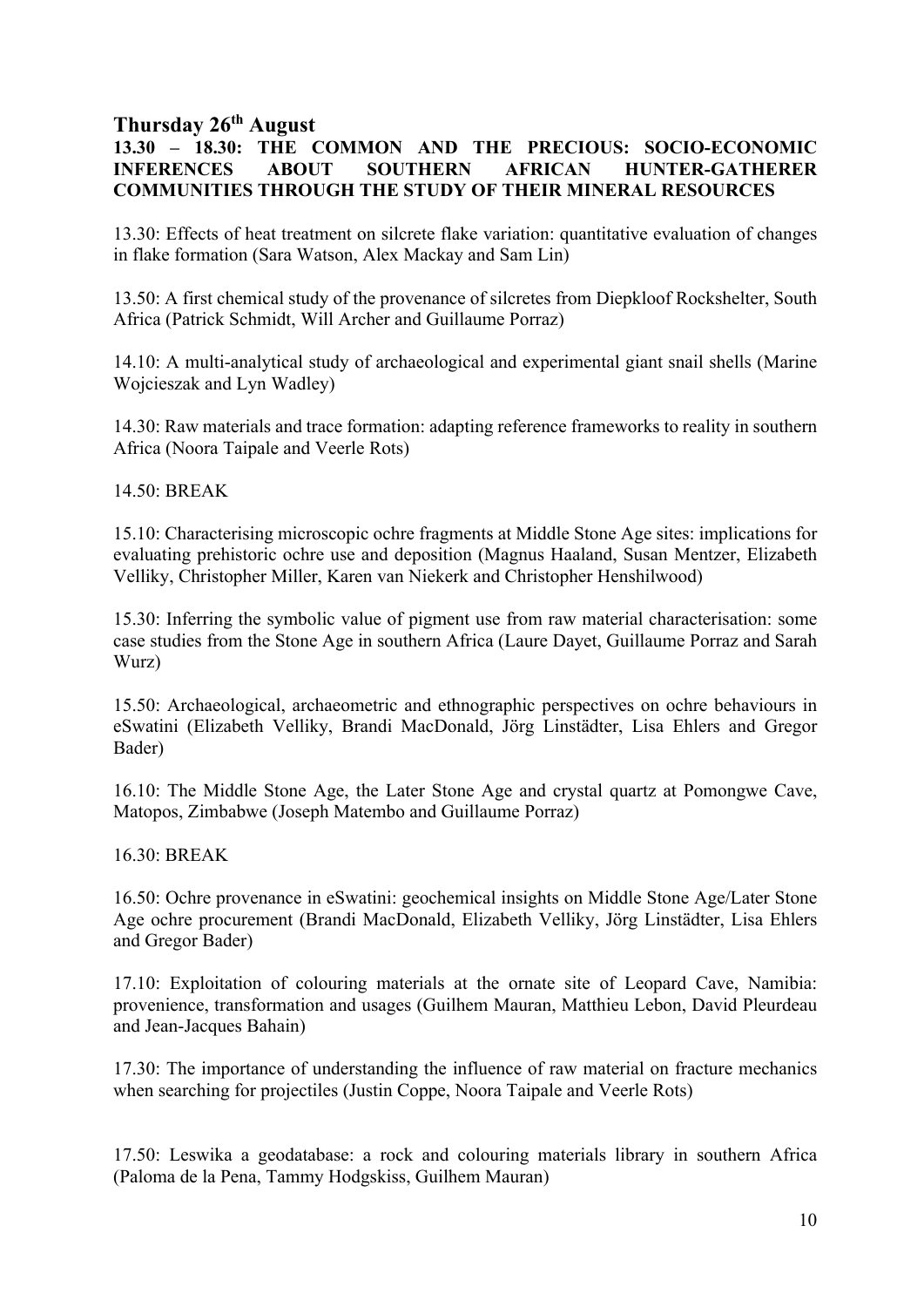## **29th August**

## **15.00 – 18.00: THE SAHEL: RETHINKING 'MARGINAL' ENVIRONMENTS**  (Isabelle Vella GREGORY, Michael BRASS and Paul SERENO)

15.00: Introduction (Isabelle Vella Gregory)

15.10: The archaeological significance of the Gobero Site Complex, Niger (Paul Sereno)

15.30: Jebel Moya: rewriting narratives of the southern Gezira plain (Sudan) (Michael Brass and Isabelle Vella Gregory)

15.50: New surveys and discoveries along the western bank of the White Nile (Ahmed Adam)

16.10: Late prehistoric sites in the Fifth Cataract area, Sudan (Hassan Mustafa Alkhidir Ahmed)

#### 16.30: BREAK

16.50: Mid-late Holocene environment and subsistence in northeastern Sudan: evidence from archaeobotanical studies (Alemseged Beldados and Andrea Manzo)

17.10: Hydroclimate, palaeodiets and ecosystem structure at Gobero during the African Humid Period (Kevin Uno, Kelly Knudson and Paul Sereno)

17.30: Reassessing palaeohydrology and subsistence at Gobero, Niger (Nick Drake, Katie Manning, Julie Dunne, Paul Breeze, Richard Evershed, William Amidon, Kevin Uno, Peter Felix-Henningsen and Paul Sereno)

17.50 : Archaeobotanical investigations of 'vegetation mounds' in the western Sudanese Desert (Mohammed Nasreldin Babiker)

18.10: Discussion

## **30th August**

**15.00 – 18.00: THE SAHEL: RETHINKING 'MARGINAL' ENVIRONMENTS** (Isabelle Vella GREGORY, Michael BRASS and Paul SERENO)

15.00: The Middle Palaeolithic in north Sudan: evidence from the El Ga'ab depression (Rayan Mahjoub Jarelnabi Abdallah)

15.20: L'outillage lithique de certains sites archéologiques du Kawar et du Djado au Niger (Boubé Adamou)

15.40: A heritage caravan: combining social and mobile technologies to reconnect communities to their material culture (J.C. Niala)

16.00: NigerHeritage: connecting research to community development and national aspirations (Didier Dutheil, Paul Sereno and Jessica Schwartz)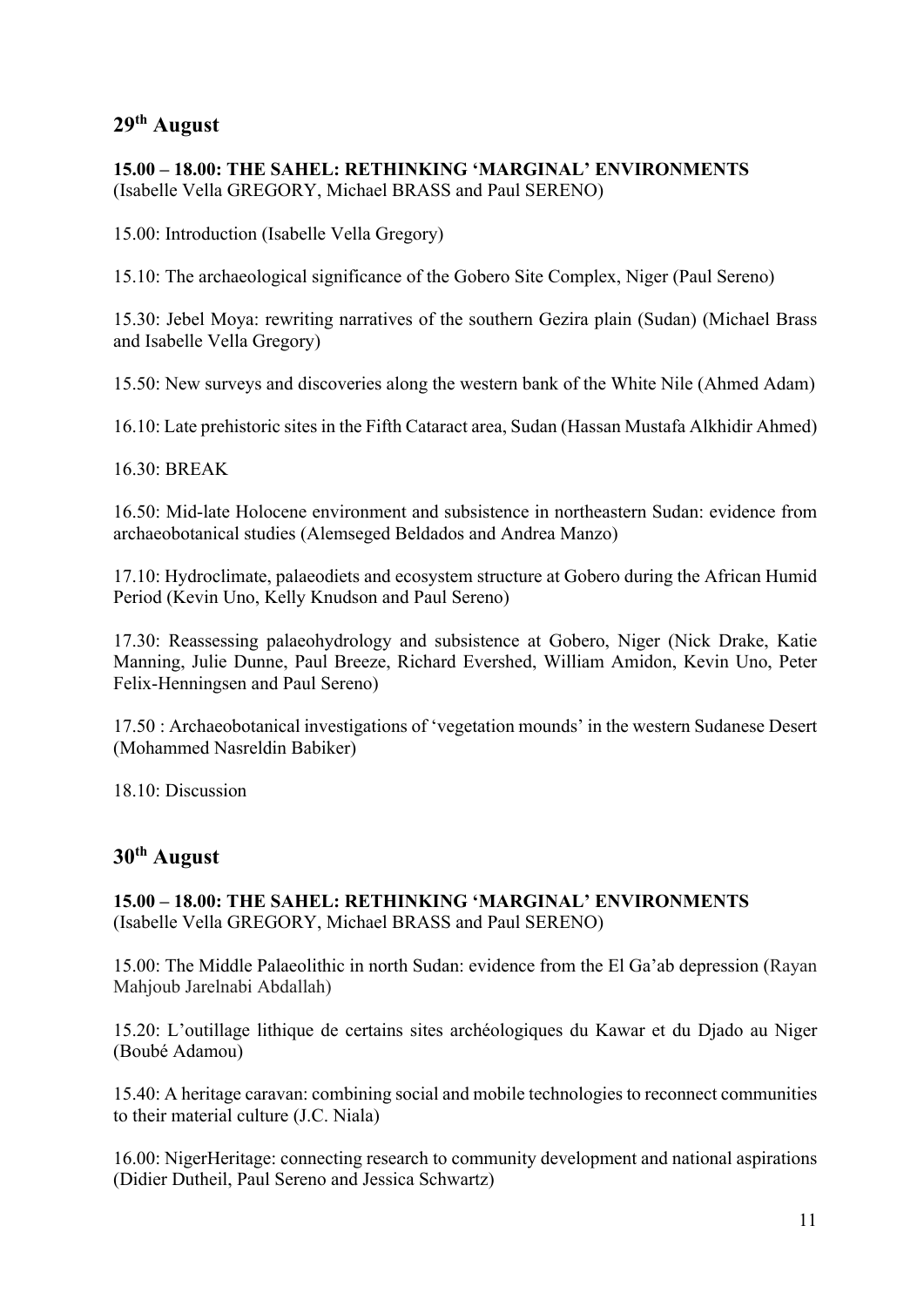16.20: From site to an online database: collection, curation, digitisation and an online portal (Erin Fitzgerald, Tyler Keillor, Lauren Conroy and Paul Sereno)

16.40: BREAK

17.00: ROUND TABLE DISCUSSION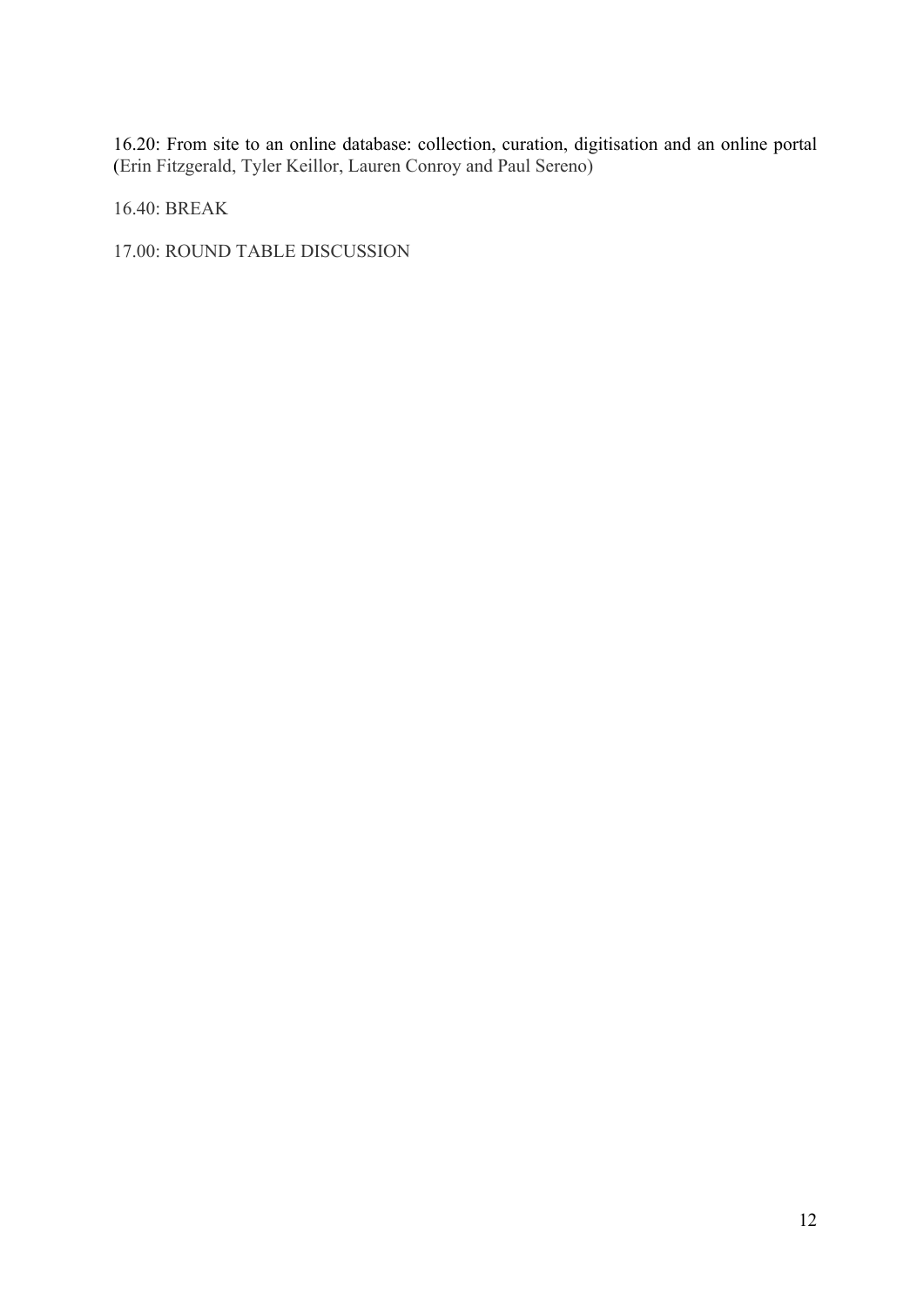# **Tuesday 31st August**

## **14.00 – 18.00: Student activities**

To be circulated separately

# **Wednesday 1st September**

## **15.00 – 17.20: TECHNOLOGIES AND TERMINOLOGIES OF SUBSISTENCE**  (Marianna FUSCO and Rocco ROTUNNO)

15.00: Late Pleistocene palaeoenvironments: stable isotope and faunal evidence from the Gotera archaeological site, southern Ethiopia (Seminew Asrat, Caterina Aureli, Mary Anne Tafuri and Enza Spinapollice)

15.20: Change, or not? Grinding tools from the Mesolithic and Neolithic sites in the Sabaloka Mountains (Central Sudan) Jaroslav Ridky, Ladislav Varadzin and Lenka Varadzinova

15.40: Intra-site spatial analysis to understand past foodways: the case of the Early Holocene occupation at Takarkori (southwest Libya) (Martina di Matteo, Olivier Scancarello, Rocco Rotunno, Francesca Alhaique, Wim Van Neer and Savino di Lernia)

## 16.00: BREAK

16.20: Taxonomie et strates géologiques des stations néolithiques de Patte d'Oie et de Njenwatt (Ouest-Sénégal): caractérisation technotypologique et stratigraphique (Demba Kébé)

16.40: Did you catch something to eat? How transitional hunter-gatherers adjusted their socioeconomic life to survive the variable Shashe-Limpopo climate conditions (Cynthia Mooketsi)

17.00: Feeding the dead and the living: the "ritual killing" of animals and humans in the Kerma kingdom (Jérôme Dubosson)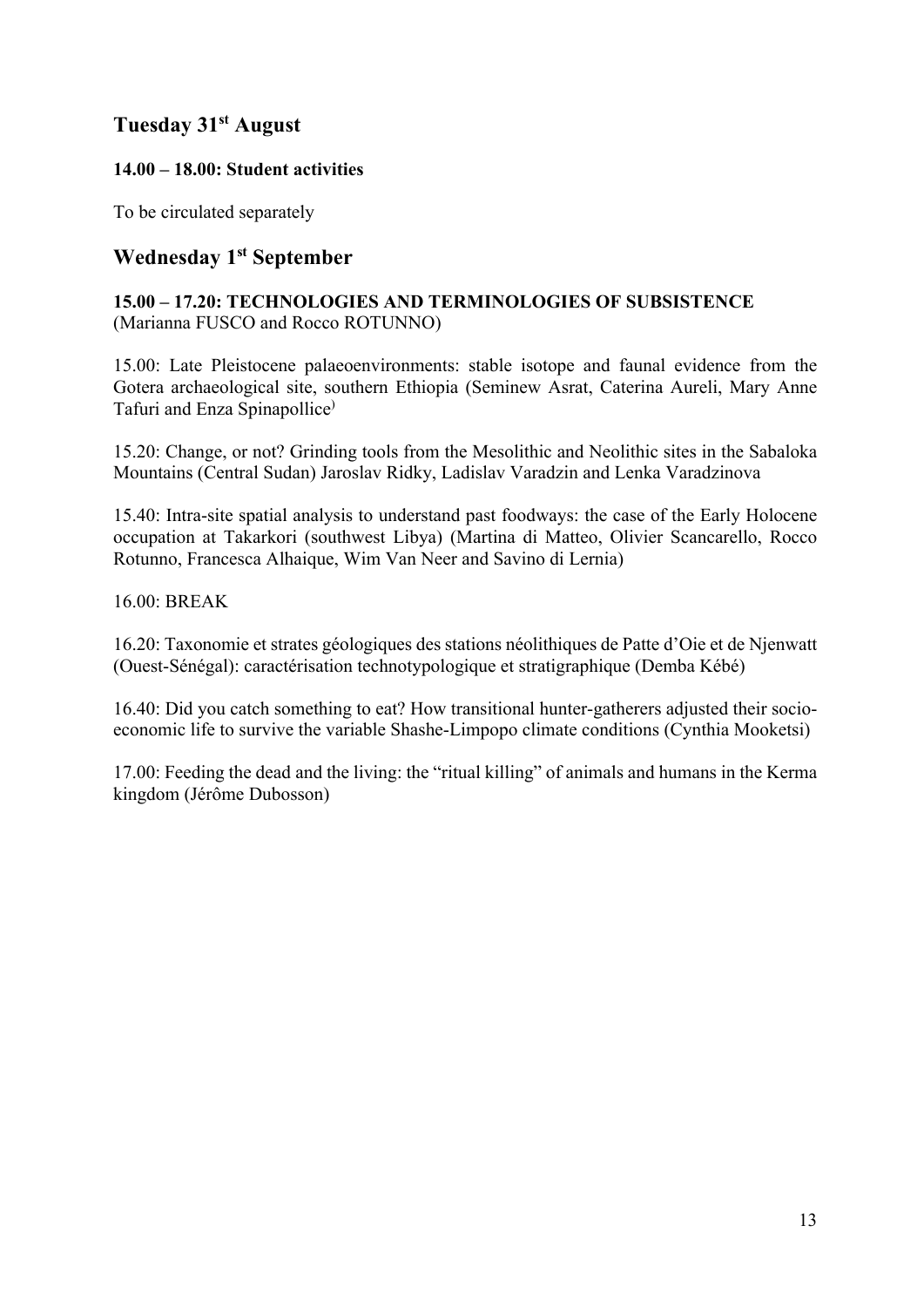# **Thursday 2nd September**

#### **15.00 – 16.20: SUDAN UNDER THE RULE OF SENNAR. MATERIAL CULTURE PERSPECTIVES ON NUBIAN SOCIETY IN THE FUNJ PERIOD** Dorotea DZIERZBICKA and Maciej WYZGOŁ

15.00: Locals or newcomers? Social diversity of sixteenth- and seventeenth-century Dongola from the house perspective (Gata Depuła and Maciej Wyzgoł)

15.20: Aspects of pottery production and use in Dongola of the Funj period (Anna Wodzińska, Katarzyna Danys and Bogusław Franczyk)

15.40: Characteristics of Islamic pottery in the Sennar region, central Sudan (Hanaa Abd Eljbbar)

16.00: An unusual intra-settlement burial in Funj-period Old Dongola (Dorotea Dzierzbicka and Robert Stark)

# **Monday 6th September**

# **14.00 – 17.40: POPULATIONS AND INTERACTIONS IN LATE HOLOCENE SOUTHERN AFRICA**

(Tim FORSSMAN and Iris GUILLEMARD)

14.00: Morpho-functional variability of the late Holocene microlithic backed tools from Pomongwe Cave Matobo, Western Zimbabwe (Precious Chiwara, Ancila Nhamo, Lorene Chesnaux and Guillaume Porraz)

14.20: The Later Stone Age in Mozambique: geographical discontinuity of the existing industries and problem of chronology (Décio Muianga)

14.40: An archaeological contribution to the Kalahari Debate from the middle Limpopo Valley, southern Africa (Tim Forssman)

15.00: Another testimony of cross-cultural interaction? The wall grooves of Bushman Rock Shelter (Lea Jobard, Camille Bourdier and Sam Challis)

15.20: Assembling new worlds: from 'context' to 'assemblage' in characterising late Holocene rock art in the Northern Cape, South Africa. (David Morris)

15.40: BREAK

16.00: Interpersonal violence in a Khoesan sample assessed using crania (Victoria E. Gibbon and Bronte Davies)

16.20: Should we equate languages, genes and subsistence? The appearance of herding in southern Africa (Iris Guillemard)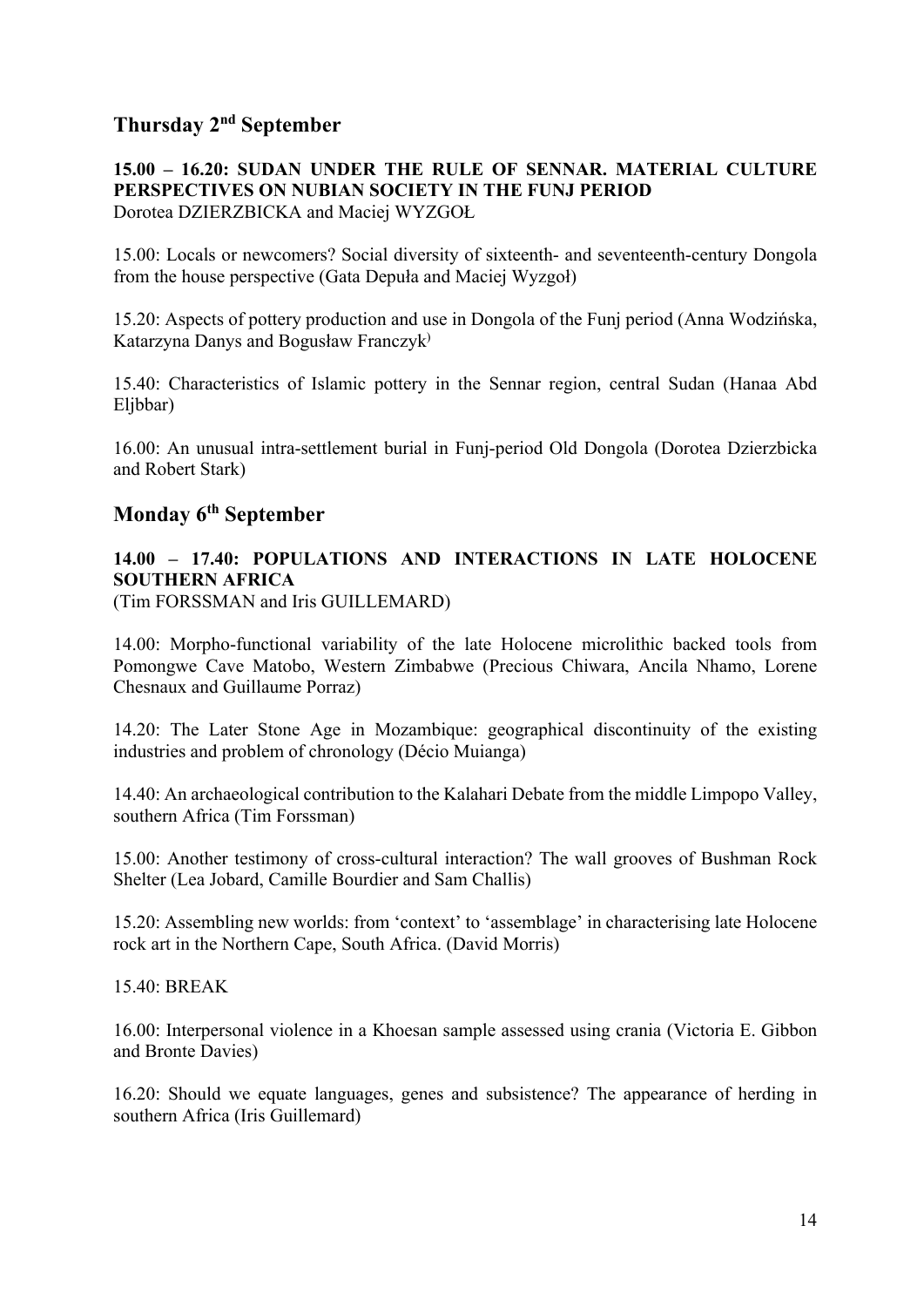16.40: A closer look at the pots. Investigating the overall cuisine of the Urewe and Kalundu occupation facies of Lydenburg Heads, South Africa, using GC/MS and GC-c-IRMS (Julia Becher, Cynthianne Spiteri, Alex Schoeman, Gavin Whitelaw and Jean-Pierre Celliers)

17.00: Organic residue analysis of Later Stone Age pottery from the Namaqualand coastal desert of South Africa (Courtneay Hopper, Genevieve Dewar and Julie Dunne)

17.20: A taxonomic and taphonomic study of the faunal remains from rain-control sites in the Shashe-Limpopo Confluence Area, South Africa (Kathryn Croll)

17.40: Ephemeral archaeology of transhumance and change in the nineteenth-century Northern Cape Province, South Africa (Kiah Johnson)

## **Tuesday 7th September**

## **14.00 – 18.40: PREHISTORY AND PALAEOENVIRONMENTS OF CENTRAL AFRICA**

(Christopher KIAHTIPES, Karen Lupo and Dave SCHMITT)

14.00: An ethnoarchaeological analysis of fauna produced by Central African foragers and farmers (Nicolette Edwards)

14.20: Exploring peatland development in the central Congo Basin using palaeoecological proxies (Donna Hawthorne, Yannick Garcin, Enno Schefuss, Genna Tyrell, Ian Lawson, Arnoud Boom, Sue Page, George Biddulph, Greta Dargie, Will Hiles and Simon Lewis)

14.40: Combining plot inventory and soil charcoal identification to unravel multi-timescale forest history in the Congo Basin (Wannes Hubau, John Mukendi, Jan Van den Bulcke, Joris Van Acker, Koen Bostoen and Hans Beeckman)

15.00: Esquisse d'une paléohistoire holocène des formations boisées bordières du Lac Kivu (RD Congo – Rwanda) (Chantal Kabonyi Nzabandora and Emile Roche)

15.20: BREAK

15.40 : Multi-proxy records of Pleistocene-Holocene climate and vegetation change at Mai Ndombe, Democratic Republic of Congo (Christopher Kiahtipes, Enno Schefuss, Karen Lupo and Dave Schmitt)

16.00: The stylus and the paddle: pottery traditions and people along the Congo River during the last 3000 years (Alexandre Livingstone Smith, Nicolas Nikis, Cécile de Francquen, Birgit Ricquier, David Kopa wa Kopa, Shingo Takamura, Véronique Joiris and Els Cornelissen)

16.20: On the Basin's rim: preliminary data on Middle and Late Holocene occupation of Nangara-Komba Shelter, Central African Republic (Karen Lupo, Dave Schmitt, Jean-Paul Ndanga, Robert Power, Lucien Nguerede, Guy Amaye, Craig Young, Alexandre Livingstone-Smith and Frank Npo)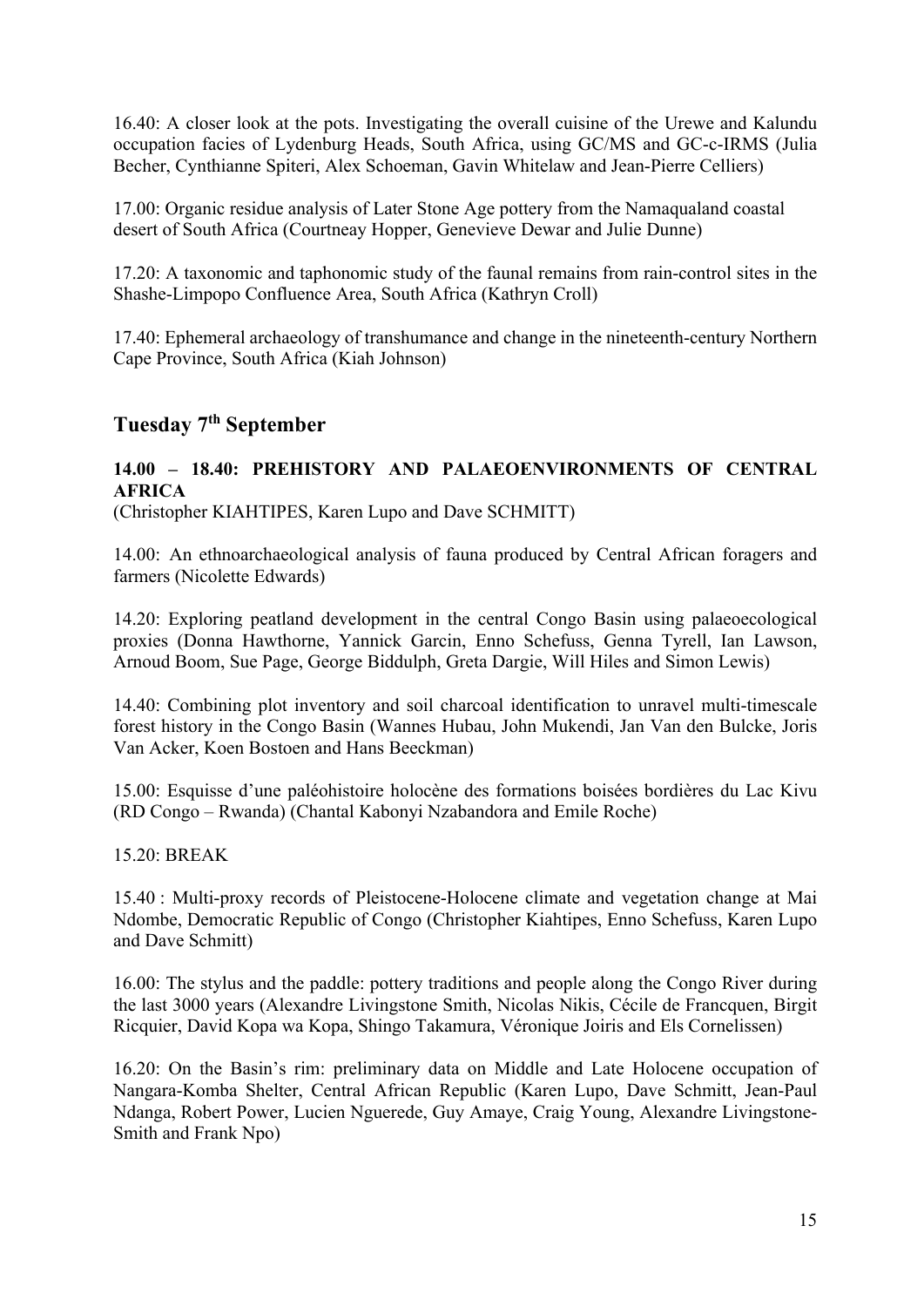16.40: Les implantations humaines Holocènes du bassin de la Lokoundjé (Sud Cameroun) (François Ngouoh)

17.00 : BREAK

17.20: Networking at the riverbanks: multidisciplinary reflections on past and present cultural exchanges in the eastern Congo Basin (Birgit Ricquier, Els Cornelissen, Véronique Joiris, David Kopa wa Kopa, Alexandre Livingstone-Smith, Laurent Nieblas Ramirez and Shingo Takamura)

17.40: A critical supra-regional assessment of radiocarbon dates and pottery groups offers new insights into the settlement history of Central African forests over the past three millennia (Dirk Seidensticker, Wannes Hubau and Koen Bostoen)

18.00: Comparative technological analysis of Lupemban lanceolate points from the Congo basin, central Africa: preliminary results and implications (Nicholas Taylor)

18.20: Anthropological genetics insights into the history of the peopling of Central Africa (Paul Verdu)

Contact Archaeology in Central Africa (Katharina V.M. Jungnickel) – poster shown during breaks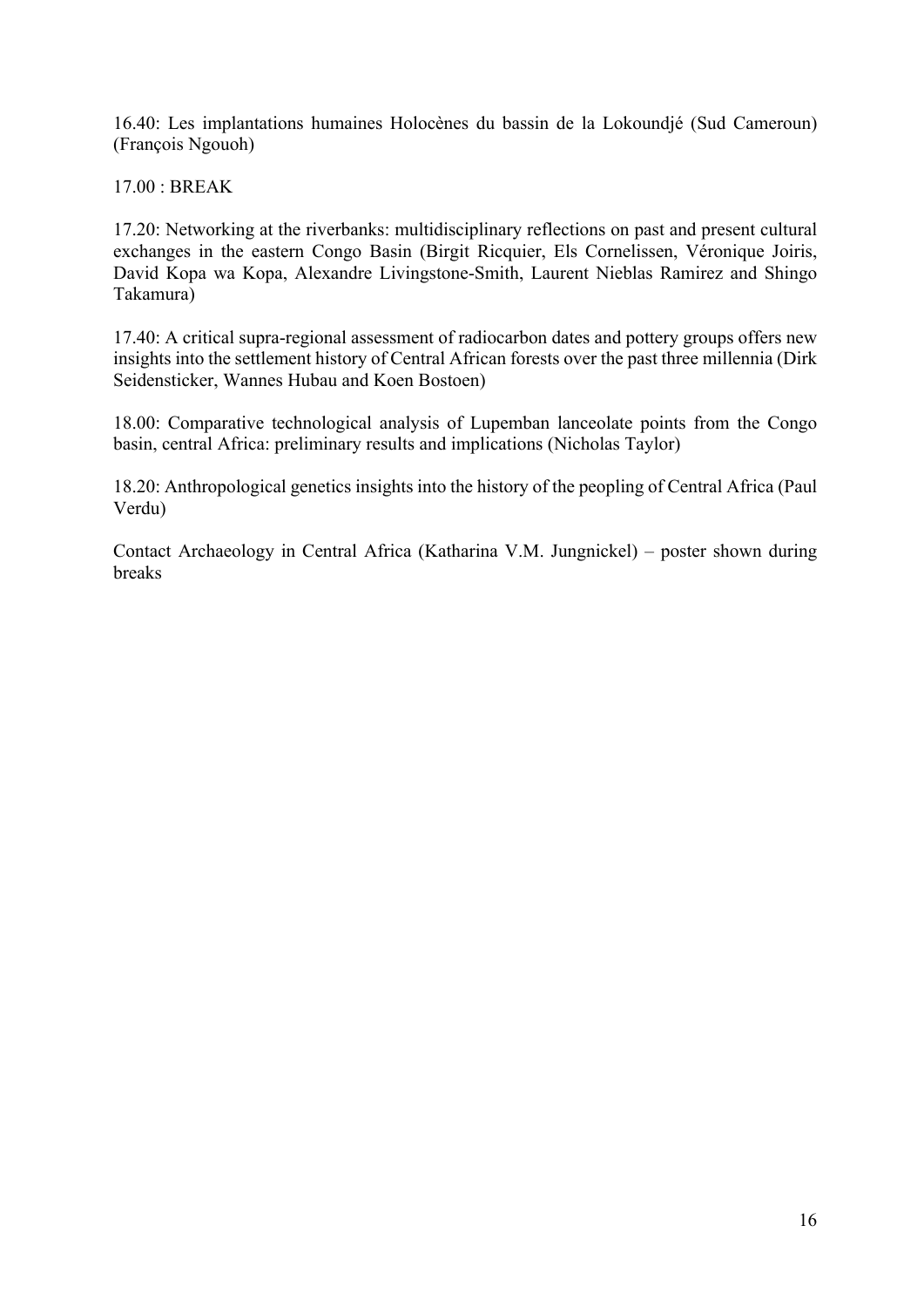# **Wednesday 8th September**

**14.00 – 18.40: SOUTHERN TANZANIA AND HUMAN ORIGINS: PAPERS IN HONOUR OF PAM WILLOUGHBY** 

(Katie BIITNER and Pastory BUSHOZI)

14.00: 15 Years of IRAP: tracking trends in research on modern human origins (Katie Biitner)

14.20: Comparative analysis of Middle Stone Age Archaeological Record of Northern and Southern Tanzania (Pastory Bushozi)

14.40: Strategies for community engagement in management and conservation of cultural resources at Mumba rock-shelter, Tanzania (Pastory Bushozi and Albert Samwel)

15.00: Ethnoarchaeology of Iringa baskets (Liam Greene)

15.20: BREAK

15.40: Basket making technology in Iringa Region (Jesse Heintz)

16.00: Basketry as women's empowerment (Keyna Young)

16.20: The Iron Age ceramic production in the Southern Highlands of Tanzania: a preliminary study (Philbert Katto)

16.40: BREAK

17.00: Metals and Hehe society: archaeology, sociology and the technology of iron production in Kalenga-Iringa, Tanzania (Edwinus Lyaya)

17.20: Technology, behaviour, and environments during the MSA–LSA transition in East Africa: lessons from Professor Pamela Willoughby (Isaya Onjala)

17.40: An ESR dating mystery – solved? (Anne Skinner, Terrance Mensah, Gabrielle Wolfe and Pamela Willoughby)

18.00: What we don't know and what we think we know: survey results from Iringa, Tanzania (Jeffrey Werner)

18.20: The Iringa Region Archaeological Project: concluding thoughts (Pamela Willoughby)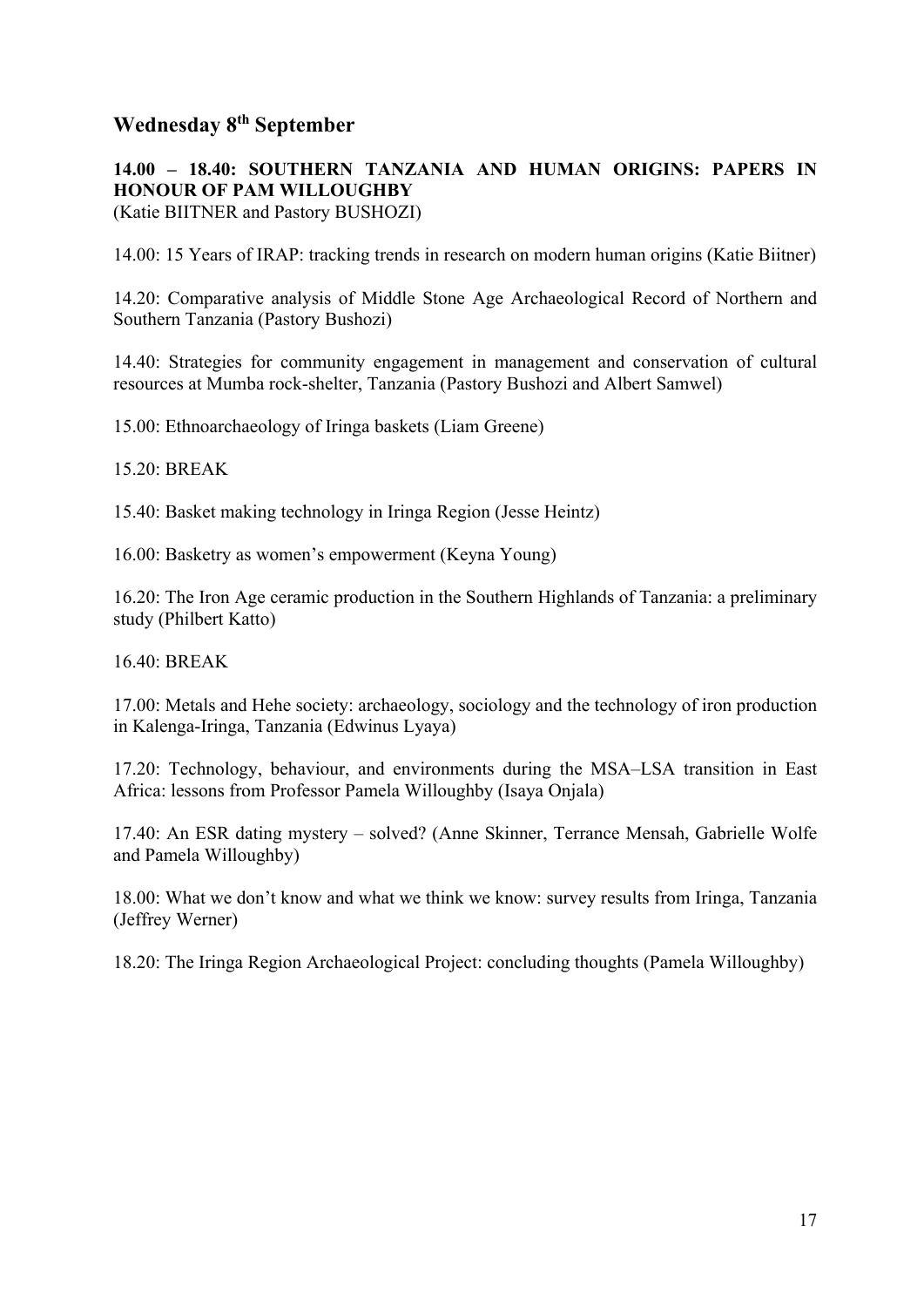# **Thursday 9th September**

## **14.00 – 16.00: LES ÉTATS SÉNÉGAMBIENS SOUS L'ÈRE ATLANTIQUE: LES DYNAMIQUES DE L'ÉCONOMIE MONDE DANS LA TRAITE ATLANTIQUE**  (Sidy NDOUR)

14.00 : Senegambian tobacco pipes: trade networks and aesthetic connections (Liza Gijanto and Katherine Gill)

14.20: Trading under the cover of transnationalism: structure and strategy of Transatlantic slave trading networks of nineteenth-century coastal Guinea (Kelly Goldberg)

14.40: Impact of the Atlantic expansion at Baol (c. 1450–1900). The case of Lambaye: preliminary results (Sidy Ndour)

15.00: Excavating vocation: a new look at missionization in colonial Senegal (Johanna Pacyga)

15.20: L'archéologie sous-marine et l'histoire du commerce atlantique en Sénégambie (Ibrahima Thiaw and Madické Guèye)

15.40: Les bas fourneaux de Golmy: Histoire et archéologie d'une sidérurgie (Ladji Dianafaba)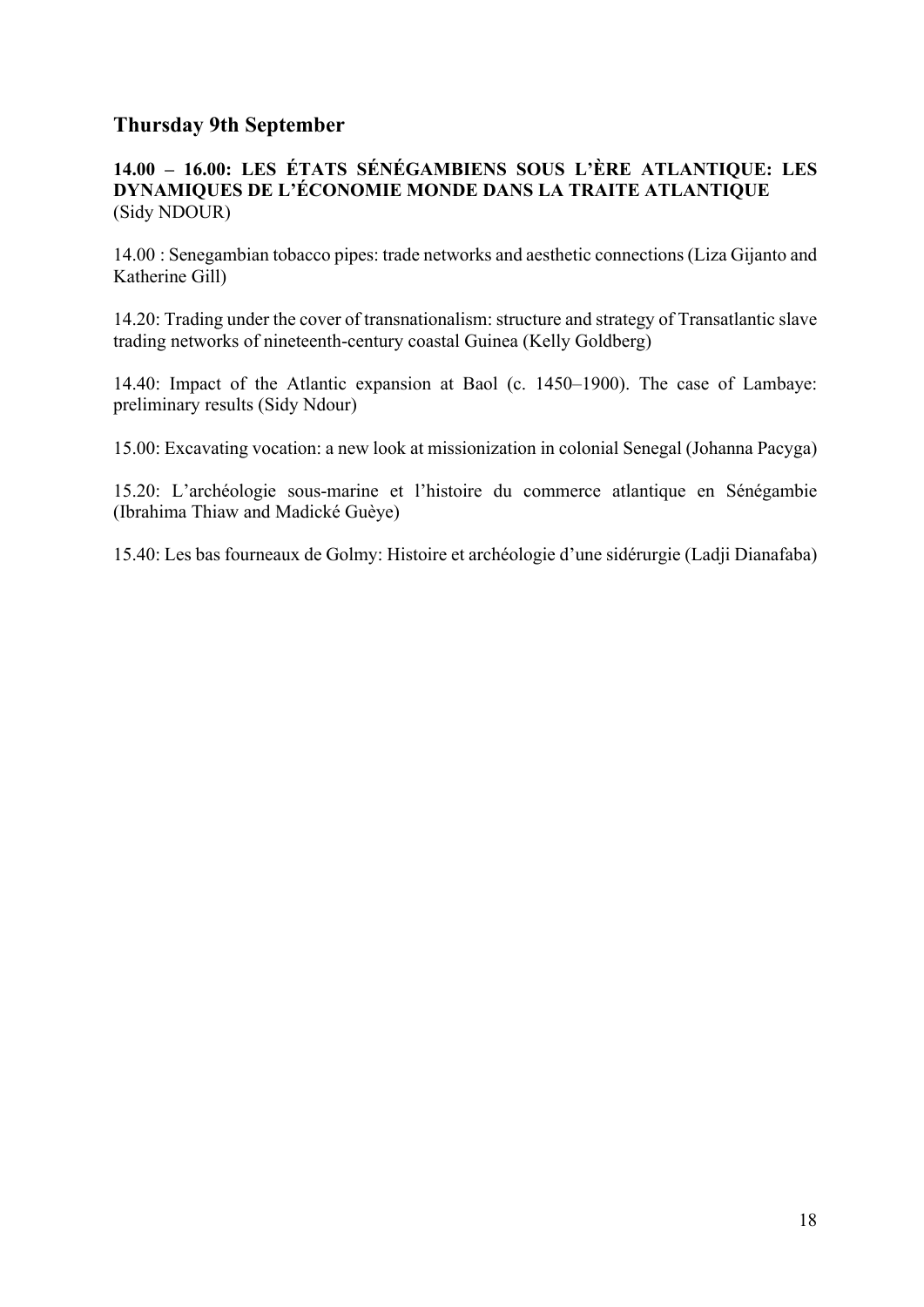# **Monday 13th September**

#### **14.00 – 16.40: CHRONOLOGY AND DATING OF ROCK ART**  (Adelphine BONNEAU and David PEARCE)

14.00: Rock arts in northern Ghana: issues of chronology and interpretation (Mahmoud Saako)

14.20: A late Pleistocene painted rock art in southern Africa? New insights from Pomongwe Cave, Zimbabwe (Camille Bourdier, Ancila Nhamo, M. Frouin, S. Touron, Laure Dayet, G. Byocho, Precious Chiwara, C. Dudognon, Magnus Haaland, J. Matembo, Nicole Mercier, T. Mnkandla, Jonathan Nhunzvi, T. Runganga, M. Thomas, C. Tribolo and Guillaume Porraz)

14.40: Physicochemical and microbiological analyses on East African rock art. An integrated approach from the Borana zone (southern Ethiopia) (Marina Gallinaro, Ying Wu, Federica Villa, Adelphine Bonneau, Ruth Armitage, Tadele Solomon, Enza Spinapollice and Andrea Zerboni)

15.00: Making history: integrating rock art and archaeological deposit datasets in the uKhahlamba-Drakensberg, South Africa (Aron Mazel)

15.20: BREAK

15.40: The contribution of radiocarbon dating to understanding Later Stone Age rock art (David Pearce and Adelphine Bonneau)

16.00: Plasma oxidation for AMS radiocarbon dating of rock art: past, present and future for African rock art (Ruth Armitage, Adelphine Bonneau, David Pearce and Peter Mitchell)

16.20: Some thoughts on rock art dating: pitfalls, limits and perspectives (Adelphine Bonneau, David Pearce, Peter Mitchell and Tom Higham)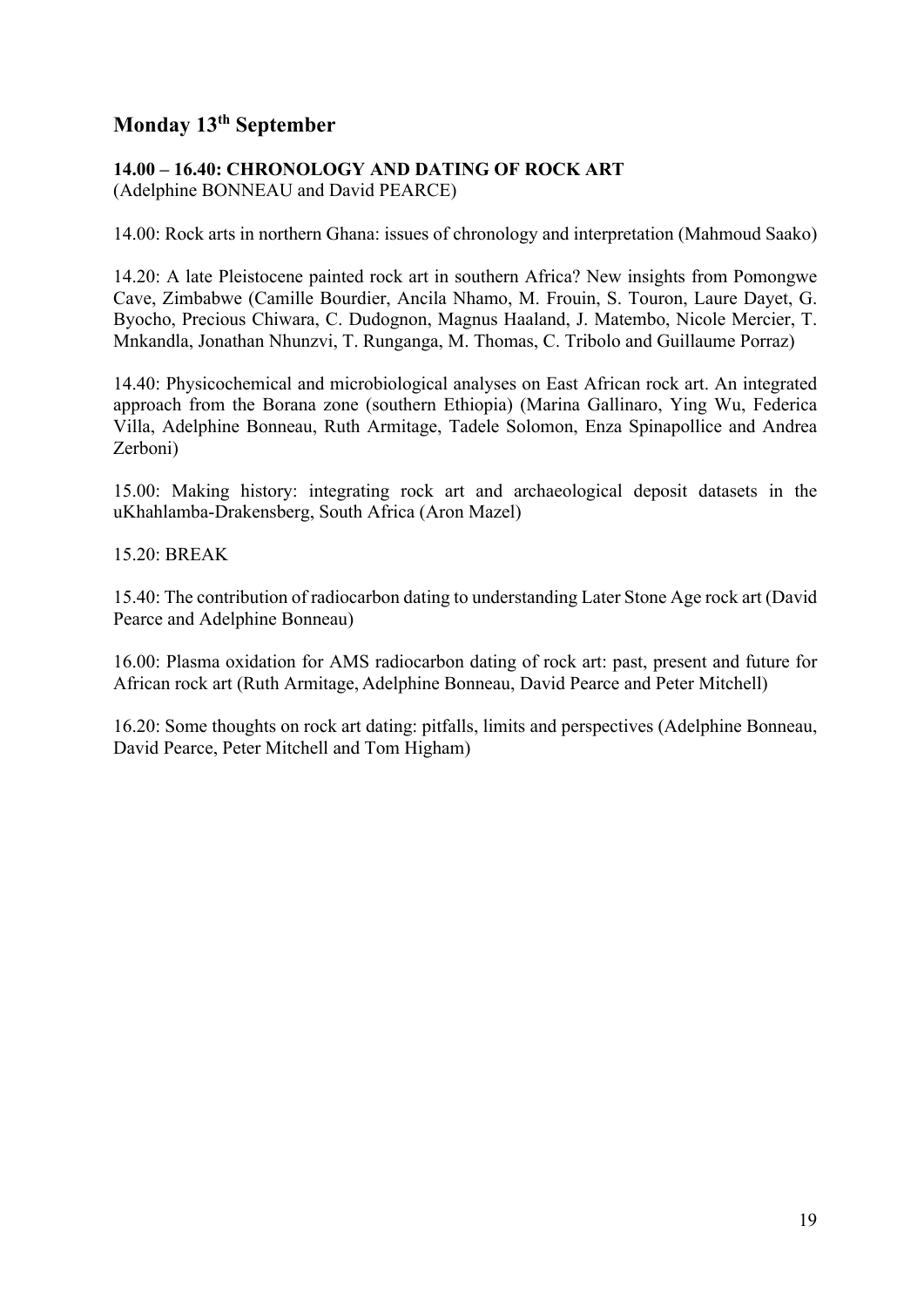# **Tuesday 14th September**

## **14.00 – 17.30: ARCHAEOLOGY AND PALAEOECOLOGY AT OPEN-AIR PREHISTORIC SITES**

(Michael TOFFOLO, Kristen WROTH and Britt BOUSMAN)

14.00: Unravelling site formation at a multi-component Middle Stone Age/Later Stone Age scatter on the Doring River, South Africa (Natasha Phillips, Chris Ames, Matt Shaw, Brian Jones, Zenobia Jacobs and Alex Mackay)

14.20: Palaeoenvironmental comparison of Oldowan sites from the Homa Peninsula, southwestern Kenya (Peter Ditchfield, Tom Plummer, Laura Bishop, Scott Blumenthal, James Oliver, Fritz Hertel, Elizabeth Whitfield, Tom Vincent, Rahab Kinyanjui, Emma Firestone and Richard Potts)

14.40: Formation processes and palaeoenvironments at the Cornelia-Uitzoek hominin site, Free State, South Africa (Michael Toffolo and Francesco Berna)

15.00: Lessons from a lakebed: unpicking human occupation and hydrological change in the southern African interior (Sallie Burrough, David Thomas, Sigrid Staurset, David Nash, Sheila Coulson, Sarah Mothulatshipi and Joshua Allin)

15.20: BREAK

15.40: From wetland to terrestrial landscape: micromorphology and stable isotopes of open-air Middle Stone Age sites in Malawi (Flora Schilt, David Wright, Jessica Thompson, Christopher Miller, Susan Mentzer and Elizabeth Gomani-Chindebvu)

16.00: The role of the Kalahari in hominin evolution: a perspective from the open-air sites of the Kathu Complex (Michael Chazan, C. Bank, D. Codron, L. Horwitz, V. Lukich, A. Matmon, M. Miller, N. Mohale, D. Morris and N. Porat)

16.20: Revisiting Pniel 6, South Africa (Michaela Ecker, Hilary Duke, Kelita Shadrach, Dominic Stratford, David Morris and Cheryl Makarewicz)

16.40: Allostratigraphy and archaeology: the alluvial record in the Modder Valley, South Africa (Britt Bousman, Sarah Morris, Lloyd Rossouw and James Brink)

17.00: Palaeoecology of the Middle-to-Later Stone Age sites of Lovedale and Damvlei, Free State, South Africa (Kristen Wroth, Britt Bousman, Lloyd Rossouw, Chantal Tribolo, Elisabetta Boaretto, Liora Horwitz, Christopher Miller and Michael Toffolo)

17.20: Discussion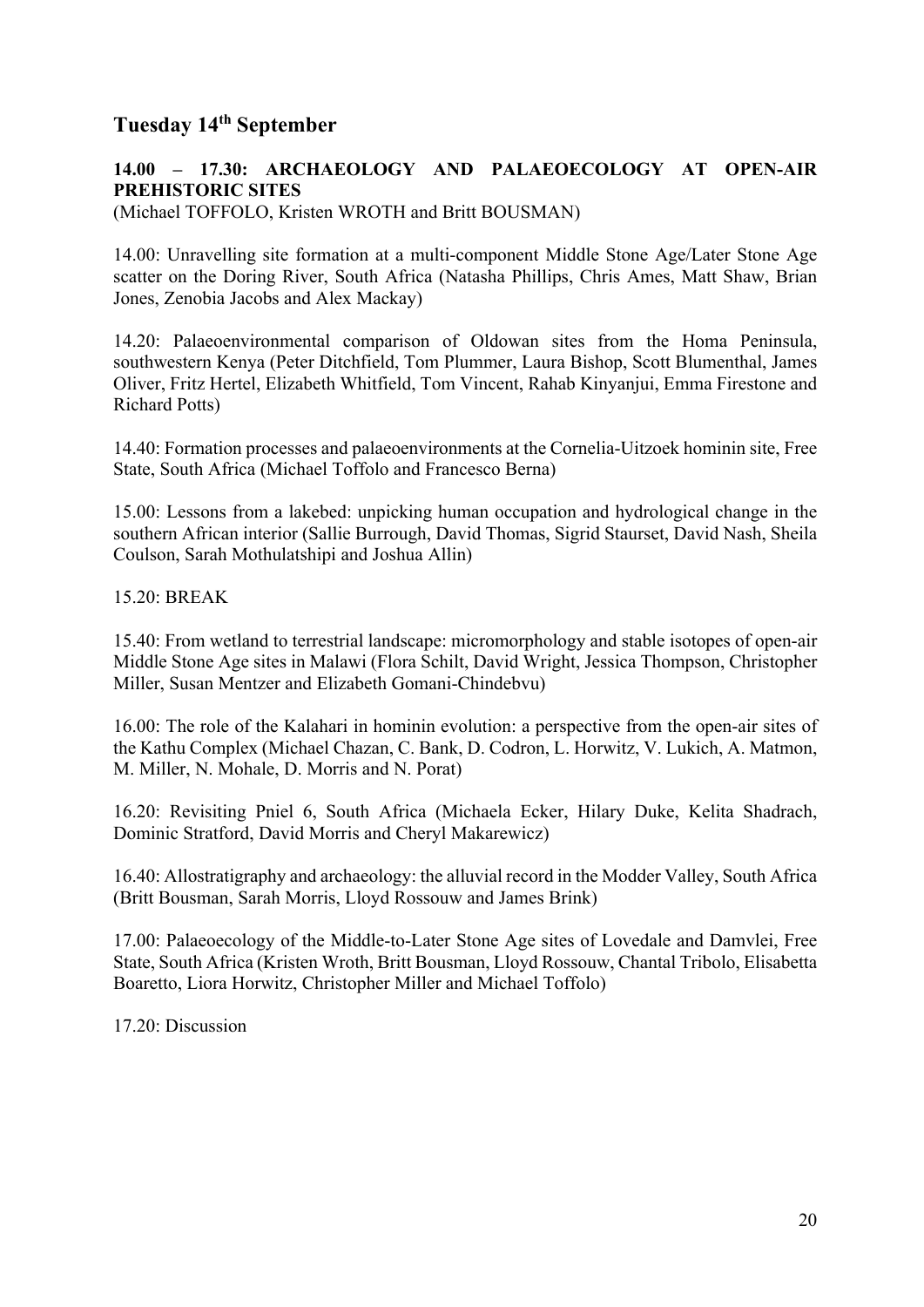# **Wednesday 15th September**

## **14.00 – 18.00: EXPLORING MOBILITY IN AFRICAN ARCHAEOLOGY** (ANNEKE JANZEN AND KATHERINE GRILLO)

14.00: Mobilities, notions of the past and the creation of identities in Zimbabwe from the Iron Age to the present (Farai Chabata)

14.20: Mobilité, transformations et interactions dan le pays Soninké (Fode Diakho)

14.40: New radiocarbon dates for two Pastoral Neolithic sites in south-central Kenya (Diane Gifford-Gonzalez, Louise le Meillour and Joséphine Lesur)

15.00: Turkana pillar sites and early pastoralism revisited: considering mid-Holocene social and economic changes through the lens of mobility (Elisabeth Hildebrand, Katherine Grillo,<br>Anneke Janzen. Emmanuel Ndiema and Elizabeth Sawchuk) Anneke Janzen, Emmanuel Ndiema and Elizabeth Sawchuk) elisabeth.hildebrand@stonybrook.edu

15.20: BREAK

15.40: Spectacle and secrecy: exploring the materiality of community memory and cremation practice in the Pastoral Neolithic of Kenya (Lorraine Hu)

16.00: Donkey mobility in the Pastoral Neolithic: new isotopic results from Luxmanda (Anneke Janzen, Mary Prendergast, Katherine Grillo and John Krigbaum)

16.20: Mobile Sedentism? Settlement and movement among the Marakwet of northwest Kenya (David Kay)

16.40: Landscape and tangible evidence associated with exchanges along the caravan routes in the Transnational Reserve W (Bénin, Burkina Faso and Niger) (Barpougouni Mardjoua and Didier N'dah)

17.00: BREAK

17.20: The Marine Isotope Stage 5 stone artefact record and the variability of human occupation in Contrebandiers Cave in northwest Morocco (Zeljko Rezek and Mohamed El-Hajraoui)

17.40: Monasticism and mobility: the case of Ghazali, Sudan (Robert Stark, Joanna Cisielska and Artur Obłuski)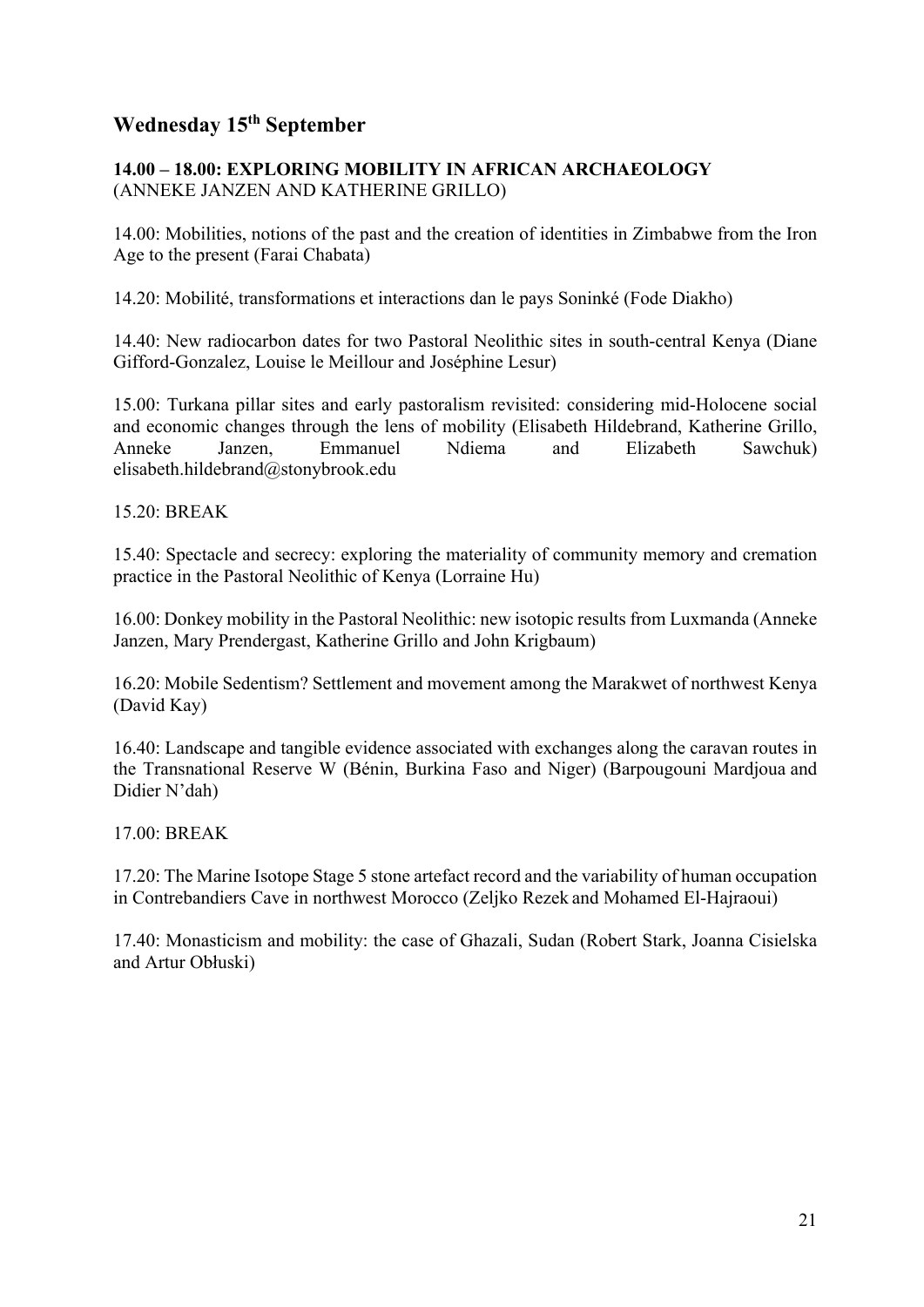# **Friday 17th September**

#### **10.00 – 18.40: COMPLEX SOCIETIES REVISITED**

(Plan SHENJERE, Gilbert PWITI, Jorge de Torres RODRÍGUEZ, Elton SAGIYA and Shadreck CHIRIKURE)

10.00: From enemies to trading partners — the exchange between Hierakonpolis and the A-Group people of Lower Nubia (c. 3460–3100 BC) (Henriette Hafsaas)

10.20: Pottery, trade and diet in the archaeology of Surame, Nigeria (Aliyu Adam Isa)

10.40: State formation and urbanism in the Hausa Plains of northern Nigeria (Clement Bakinde)

11.00: Accessing socio-economic organisation through ceramic technology: a case study from Ntuusi, western Uganda (Hannah Page)

11.20: Miners, managers, and consumers — an isotopic perspective on the movement and consumption of copper metal in the second millennium AD of southern Africa (Jay Stephens, David Killick and Shadreck Chirikure)

11.40: BREAK

12.00: New light on death in Great Zimbabwe: wider implications for mortuary studies in African complexity (Ezekia Mtetwa, D. Löwenborg and R. Peyroteo-Stjerna)

12.20: The origins and development of the Nambya state, northwestern Zimbabwe (Plan Shenjere-Nyabezi)

12.40: A complex coincidence? Observations and reflections on the development of complexity in Sub-Saharan Africa during the second millennium AD (Gilbert Pwiti)

13.00: The emergence of societal complexity — a global phenomenon (Detlef Gronenborn) gronenborn@rgzm.de

13.20: BREAK

14.00: The complexities of managing complex archaeological heritage places in southern Africa: examples from Zimbabwe (Elton Sagiya, Plan Shenjere-Nyabezi, Gilbert Pwiti and Webber Ndoro)

14.20: Towards decolonisation of heritage interpretation. The case of Tsindi, a dzimbahwe site in northeastern Zimbabwe (Kelvin Machiwenyika and Shadreck Chirikure)

14.40: Build on diversity: states and communities in medieval Somaliland (Jorge de Torres Rodríguez)

15.20: BREAK

15.40: Redefining complexity in western Ethiopia (Alfredo González-Ruibal)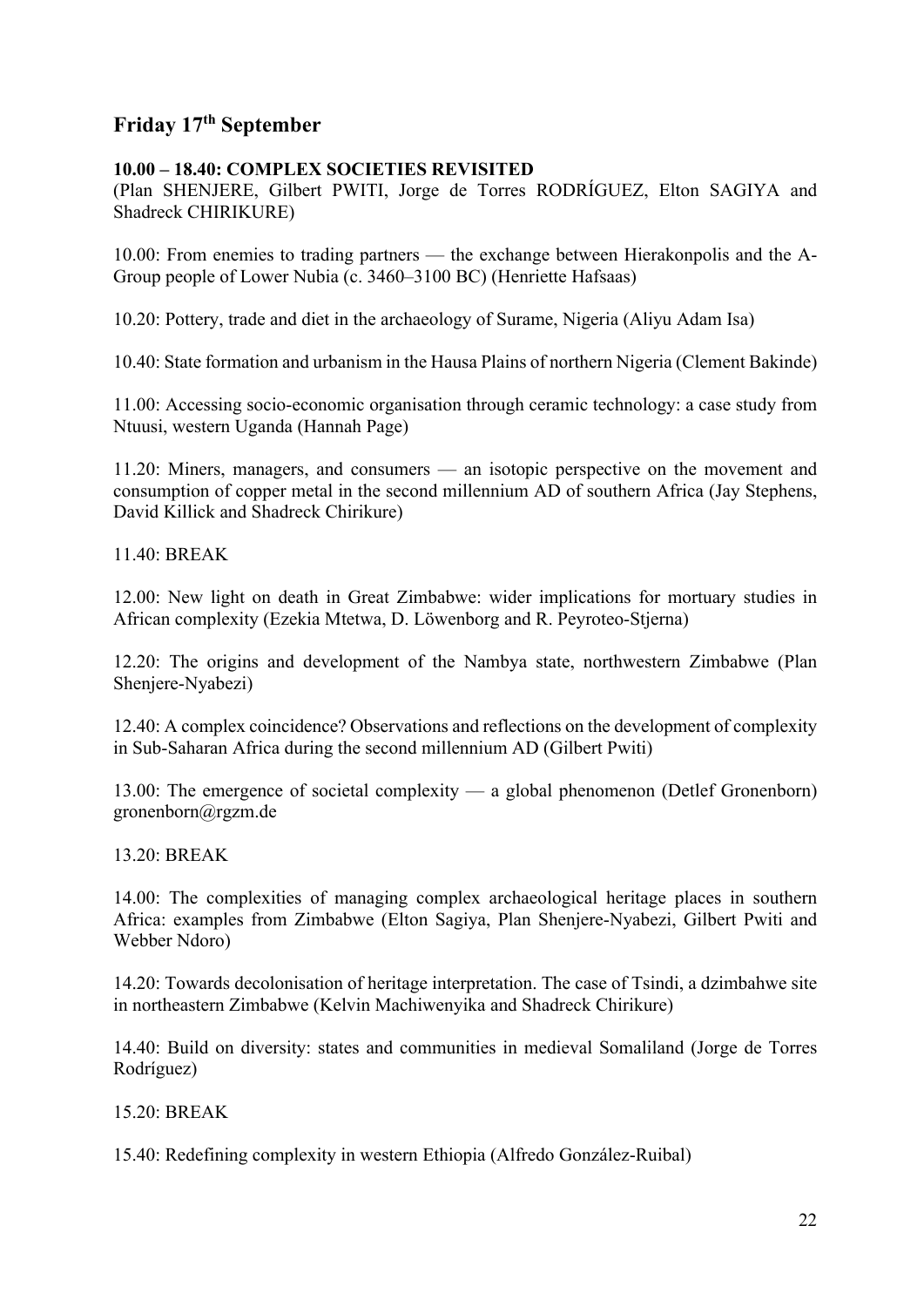16.00: A first state in Sub-Saharan Africa at the end of the third millennium BC: the case of Kerma in Upper Nubia (Matthieu Honegger and Jérome Dubosson)

16.20: Mamprugu before Gbewa: unearthing the voices of ancient ironworkers on social continuity and change at Nasia-Walewale in Ghana (Mustapha Mohammed)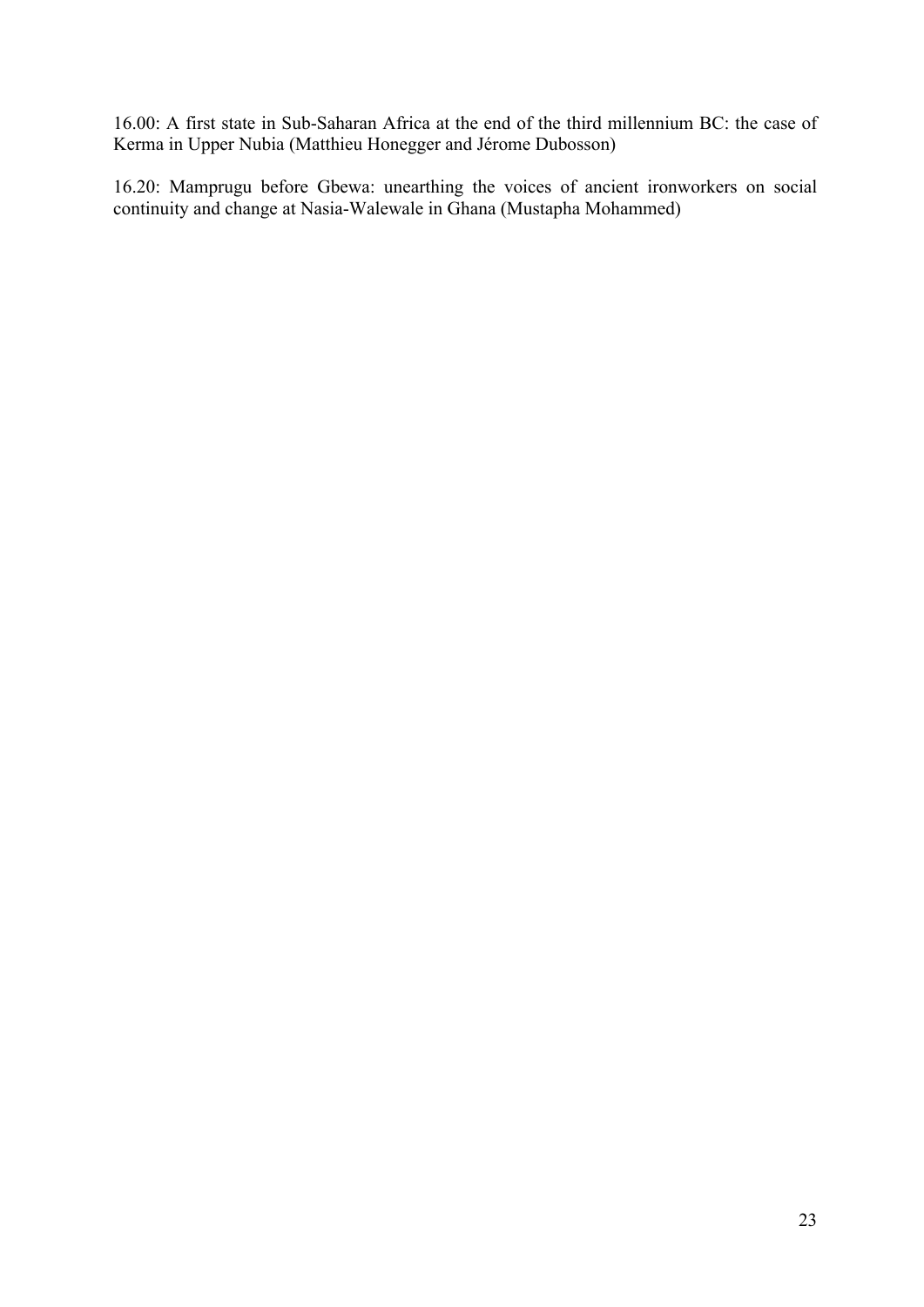# **Monday 20th September**

#### **16.00 – 19.00: IGBO-UKWU AT 50**  (Susan McINTOSH and Akin OGUNDIRAN)

16.00: Igbo Ukwu at 50: a need for further interrogation (Kole Adekola)

16.20: A contextual reintegration of Shaw's Igbo-Ukwu excavation sites (Keith Ray)

16.40: Glass beads from Igbo-Ukwu: glass sources, regional and global connections (Pete Robertshaw, Thomas Fenn, Babatunde Babalola, Laure Dussubieux and Marilee Wood)

17.00: Isotopic analysis and sourcing of the Igbo Ukwu glass beads (Thomas Fenn)

17.20: BREAK

17.40: Revisiting the provenance of the Igbo-Ukwu bronzes in the light of new lead isotope data (Frank Willett, Edward Sayre and Thomas Fenn)

18.00: Working the metal: metallographic examination of the Igbo-Ukwu bronzes (Paul Craddock, Quanyu Wang and Julie Hudson)

18.20: Igbo Ukwu textiles: AMS dates and fibre analysis (Susan Keech McIntosh and Caroline Cartwright)

18.40: Recent excavations at Igbo-Ukwu: new data and new potentials (Kingsley Chinedu Daraojimba, Babatunde Babalola, Elizabeth Adeyemo, Federica Sulas, Pamela Smith Shaw and Marcus Brittain)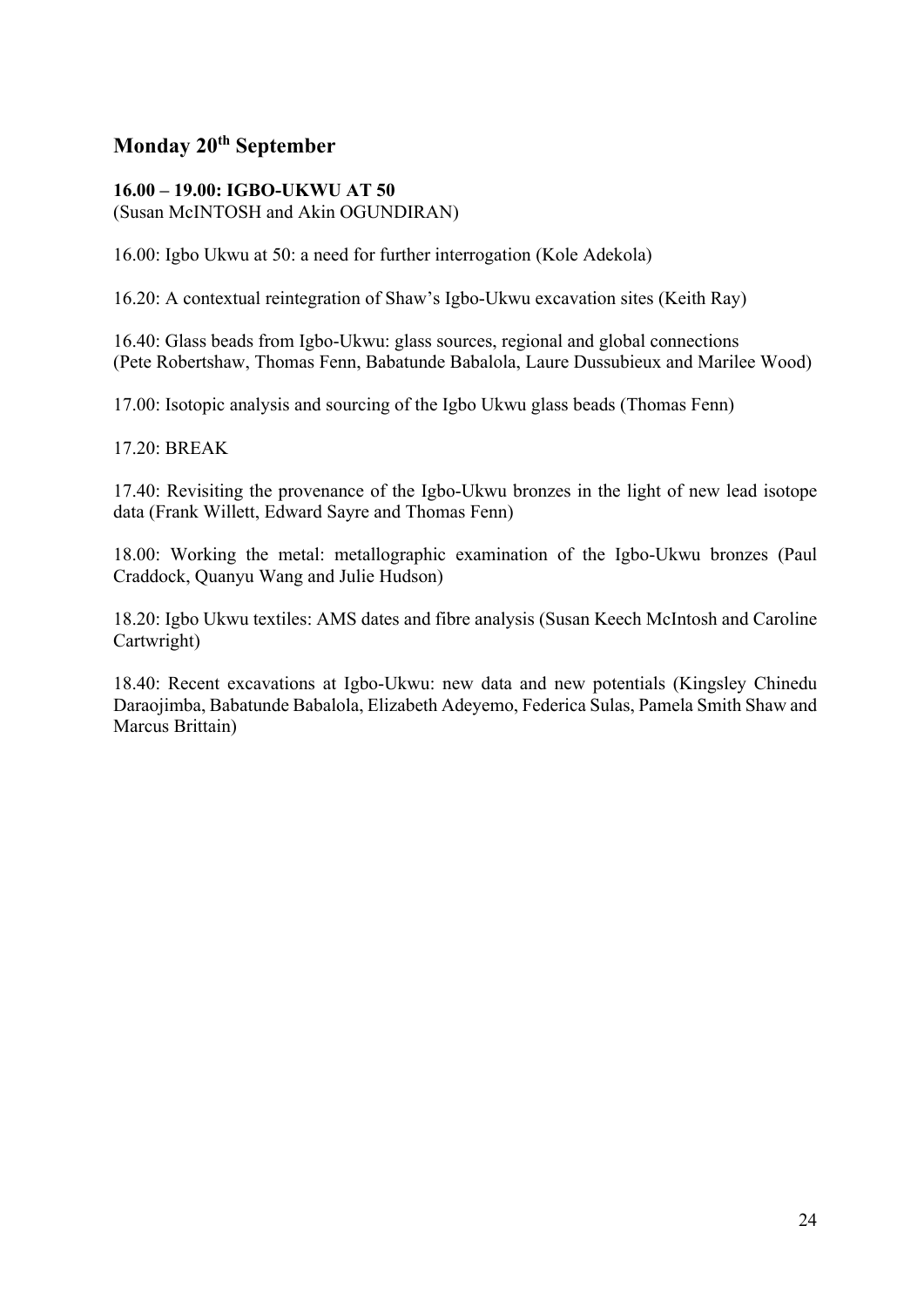# **Wednesday 22nd September**

### **15.00 – 17.00: THE PAGES LANDCOVER6K LAND USE GROUP**  (Nadia KHALAF, Stefania MERLO and Leanne PHELPS)

15.00: Introduction (Stefania Merlo, Nadia Khalaf and Leanne Phelps)

15.20: Anthropogenic finger prints on global climate change: sites and radiocarbon dates from West Africa (Jonathan Aleru)

15.40: Vegetation history along an altitudinal gradient in the Southern Ethiopian Rift Valley (Femke Augustijns, Nils Broothaerts and Gert Verstraeten)

16.00: Reconstructing past land use in North Africa and the Sahara (Stefano Biagetti, Katie Manning, Stefania Merlo and Giulio Lucarini)

16.20: Towards a continent-wide past land-cover and land-use: contributions from East Africa (Emmanuel Ndiema)

16.40: Landuse 6k Southern Africa: results and reflection (Thembi Russell, Matthew Hannaford, Munyaradzi Manyanga, Mats Widgren, Malebogo Mvimi and Emma Loftus)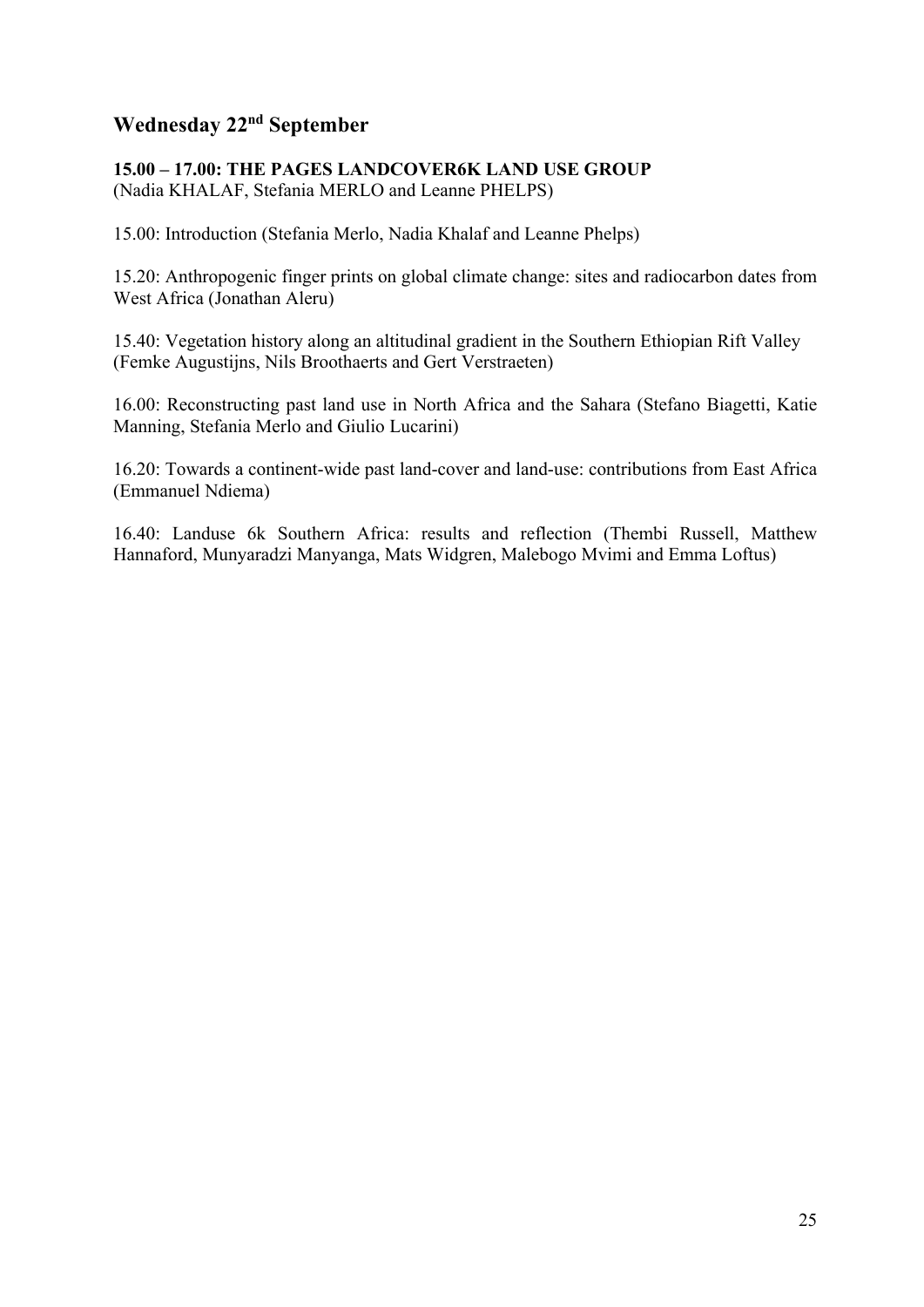# **Friday 24th September**

## **13.00 – 18.00: LANDSCAPE PERSPECTIVES**

(Carla KLEHM and Abigail STONE)

13.00: Mapping the Earlier-Middle Stone Age transition: understanding Middle Pleistocene palaeolandscapes at Makapansgat and the eastern Waterberg, Limpopo, South Africa (Patrick Randolph-Quinney and Anthony Sinclair)

13.20: Off-site archaeology and human adaptation in southern Africa: evidence from the Tankwa Karoo (Emily Hallinan)

13.40: Reconstructing a Late Pleistocene living environment: a landscape approach in the Eastern Desert of Egypt (Karin Kindermann and Felix Henselowsky)

14.00: Check: one, two…three, four? Examining and refining archaeological landscape chronologies using microbotanical data (Ryan Szymanski)

14.20: BREAK

14.40: Were late Holocene foragers creating cemeteries along the coastal southwestern Cape, South Africa? (Susan Pfeiffer and Emma Loftus)

15.00: Moving about the place: capturing Botatwe landscapes in central Zambia, sixth to sixteenth centuries AD (Matthew Pawlowicz)

15.20: Ecological infrastructures: foraging landscapes and food-producing mosaics in the Sandawe homeland of central Tanzania (Matthew Knisley)

15.40: Spatial analysis of Daffo hilltop settlements, Jos Plateau, Nigeria (Macham Mangut)

16.00: BREAK

16.20: A women's history of urbanism on Zanzibar (Stephanie Wynne-Jones, Tom Fitton and Federica Sulas)

16.40: The indigenous architectural landscape at Old Buipe, Ghana, and the archaeological record (Zonke Guddah)

17.00: Further ethnoarchaeological studies of obsidian sources, ethnic boundaries and landscape use by contemporary southwest Ethiopian craftspeople (Steven Brandt, Jeffrey Ferguson and Lucas Johnson)

17.20: Cracking the Fra Mauro Code on Abassia Ethyopia (Samuel Walker)

17.40: Bosutswe landscapes: social and environmental transformation along the edge of the Kalahari, c. 500–1700 (Carla Klehm, Chris Kiahtipes and Sarah Mothulatshipi)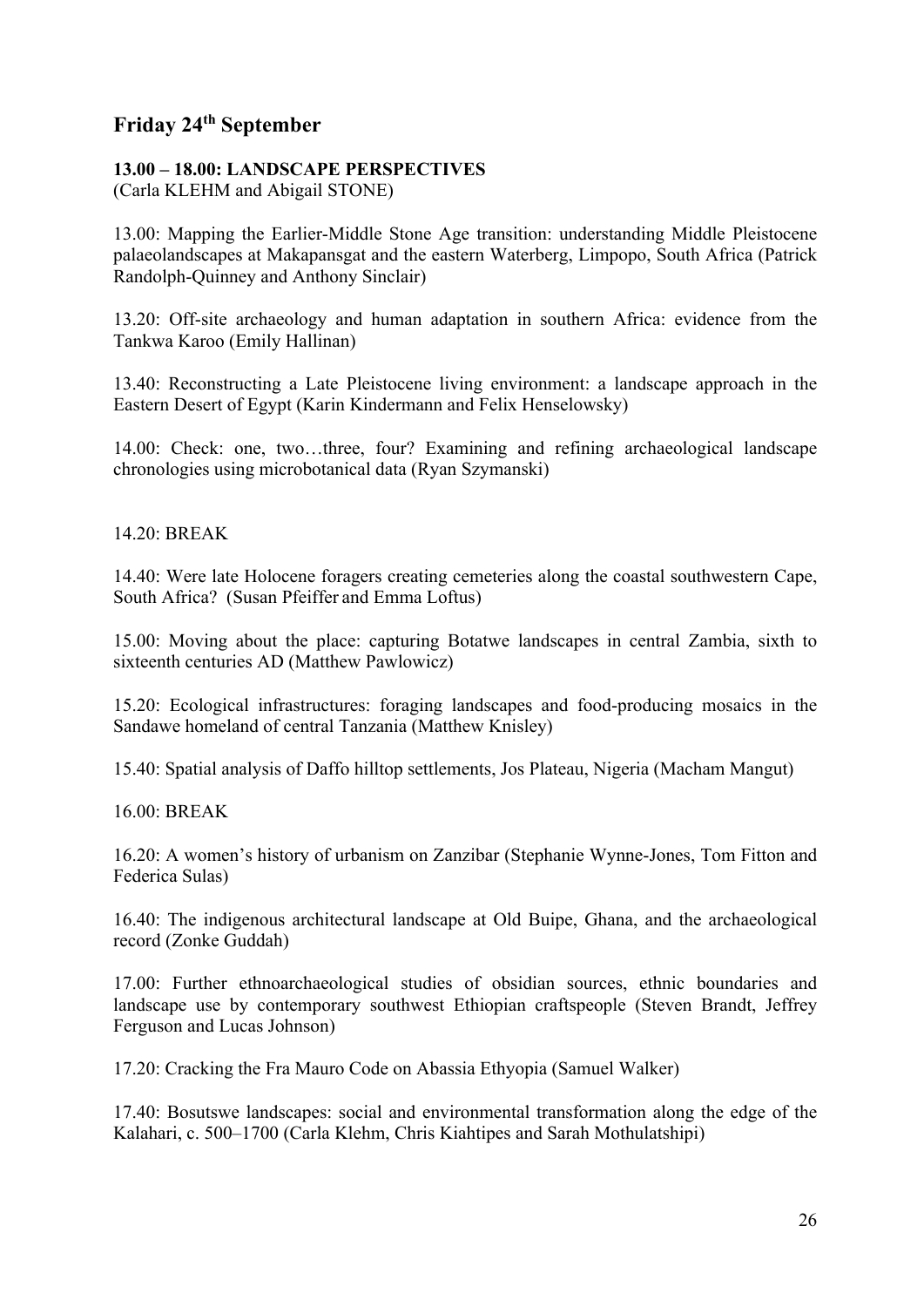# **Monday 27th September**

#### **14.00 – 16.00 ON ISOTOPES AND OLD BONES: PAPERS IN HONOUR OF JULIA LEE-THORP**  (Michaela ECKER and Emma LOFTUS)

14.00: Sampling the archive: historical ecology and museum collections (Ashley Coutu)

14.20: Bone collagen turnover from bomb 14C signal (Patricia Groenewald, Judith Sealy and Vincent Hare)

14.40: Holocene shellfishing seasonality on the South African west coast (Emma Loftus, Julia Lee-Thorp and Judith Sealy)

15.00: Serial sampling of fossil teeth from a winter rainfall biome: further insights into the unravelling of seasonality (Julie Luyt, Tyler Faith, David Braun and Judith Sealy)

15.20: BREAK

15.40: Isotopes in carnivores as an integrator of ecological change through time (Thure Cerling, Meave Leakey, Fredrick Manthi and Ogeto Mqwebi)

16.00: High spatial resolution oxygen isotopes in Pleistocene enamel via SIMS: comparison with carbonate and phosphate oxygen isotopes (Noreen Tuross, Ian Orland, Linda Reynard, Karola Kirsanow and Francis Thackeray)

16.20: Complicated human dietary dynamics throughout the Holocene in Kenya (Kendra Chritz, Scott Blumenthal, Thure Cerling, Steven Goldstein, Katherine Grillo, Anneke Janzen, Purity Kiura, Emmanuel Ndiema, Mary Prendergast, Elizabeth Sawchuk and Elisabeth Hildebrand)

16.40: Isotopic evidence for dietary variability in fossil hominins (Scott Blumenthal, Thure Cerling, Kendra Chritz, Fredrick Manthi, Shirley Strum and Julia Lee-Thorp)

17.00: BREAK

17.20: KEYNOTE: Difficulties, distractions, and doggedness in isotopic archaeology: lessons from Cape Town and beyond (Matt Sponheimer)

18.00 END